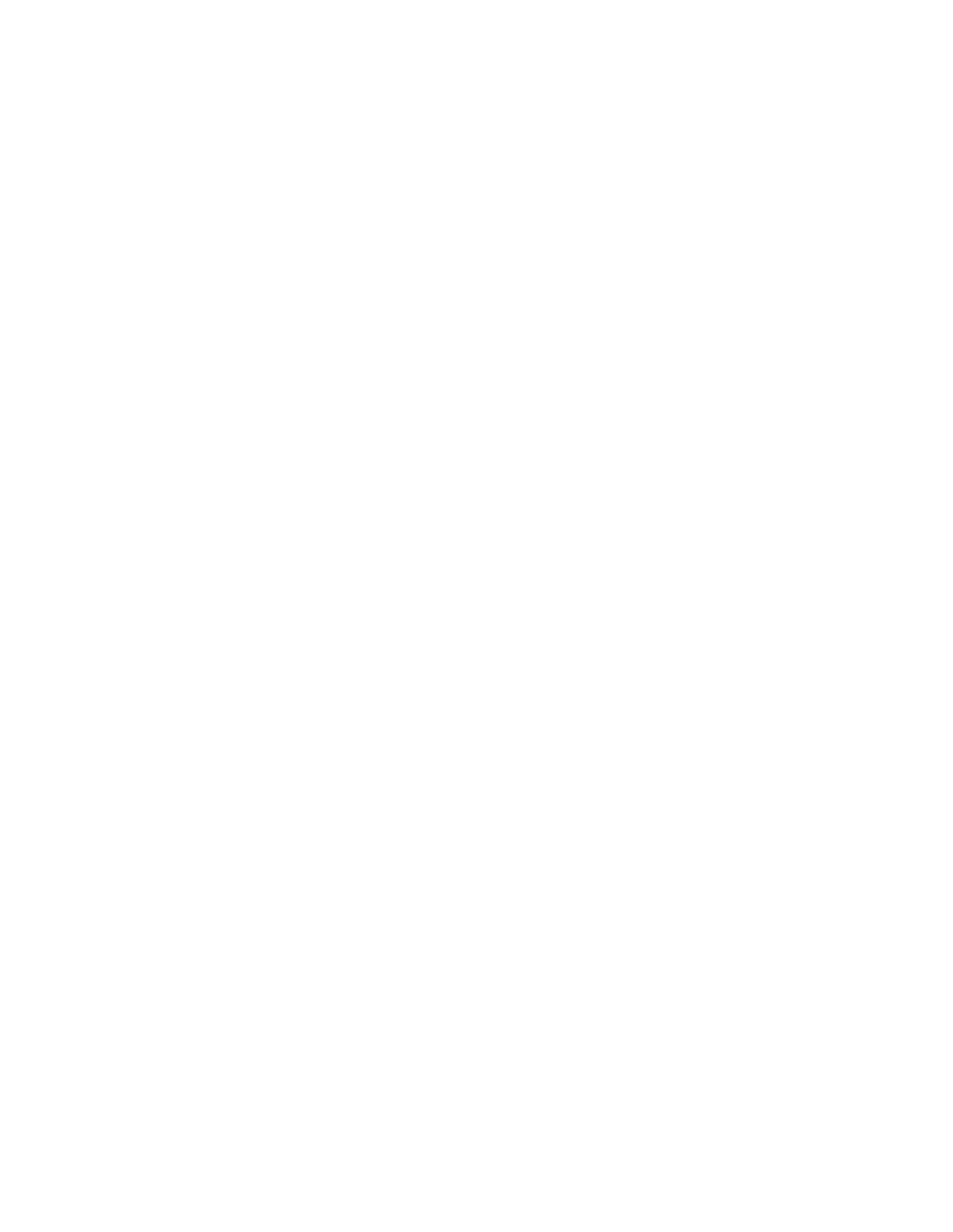## INDEX\_\_\_\_\_\_\_\_\_\_\_\_\_\_\_\_\_\_\_\_\_\_\_

|                                                               | Page 3  |
|---------------------------------------------------------------|---------|
|                                                               | Page 4  |
|                                                               | Page 4  |
|                                                               | Page 4  |
|                                                               | Page 4  |
|                                                               | Page 4  |
|                                                               | Page 5  |
|                                                               | Page 5  |
| Eligibility for the Service vs. Service Limitations           | Page 5  |
|                                                               | Page 6  |
|                                                               | Page 7  |
|                                                               | Page 7  |
|                                                               | Page 8  |
| <b>COMPANION / PERSONAL CARE ATTENDANTS </b>                  | Page 8  |
|                                                               | Page 8  |
|                                                               | Page 8  |
|                                                               | Page 10 |
|                                                               | Page 10 |
|                                                               | Page 11 |
|                                                               | Page 11 |
|                                                               | Page 12 |
|                                                               | Page 12 |
|                                                               | Page 12 |
|                                                               | Page 12 |
|                                                               | Page 13 |
|                                                               | Page 13 |
| Riding on Assigned Vehicle with the Assigned Vehicle Operator | Page 14 |
|                                                               | Page 14 |
|                                                               |         |

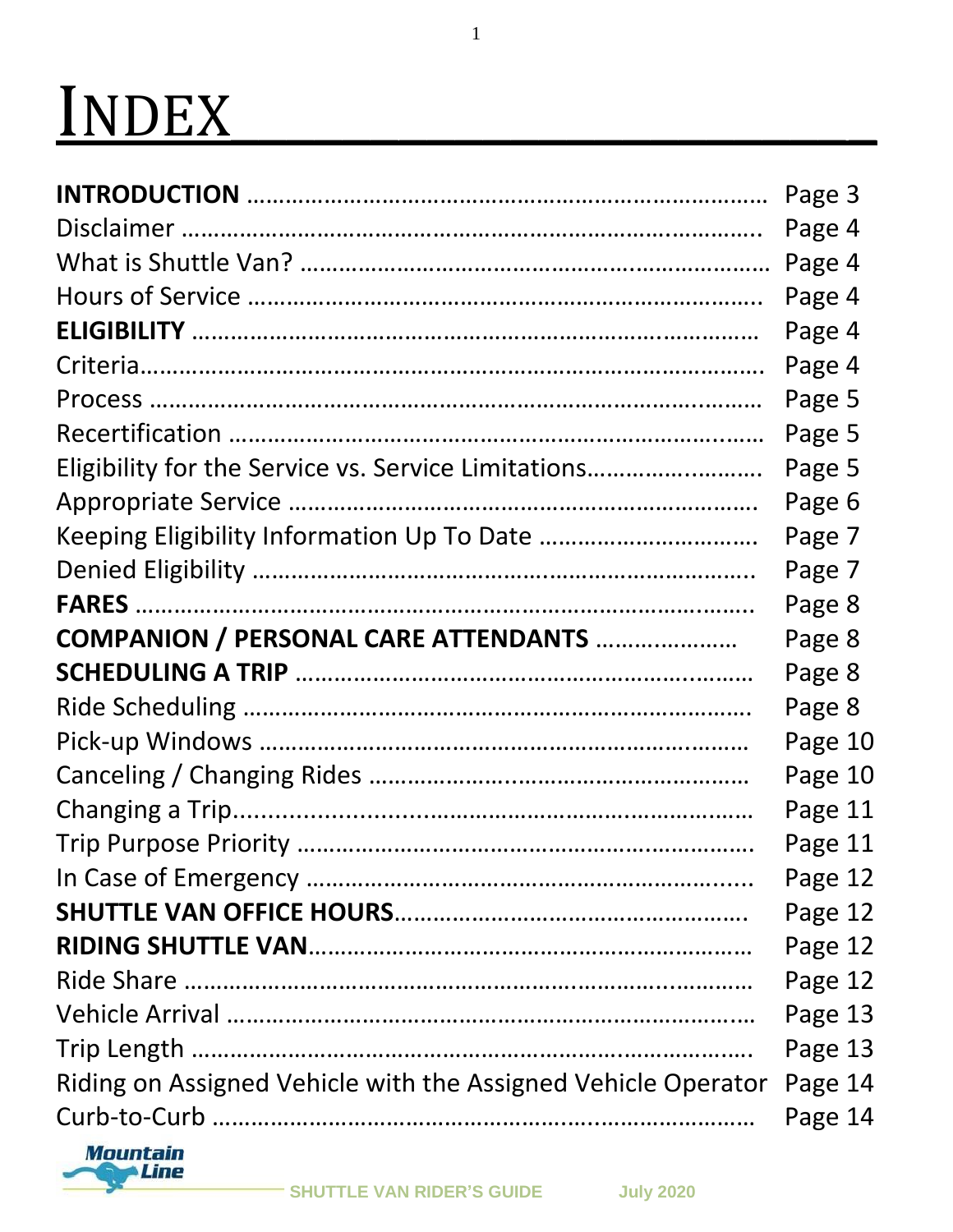| Page 15 |
|---------|
| Page 16 |
| Page 16 |
| Page 16 |
| Page 16 |
| Page 17 |
| Page 17 |
| Page 18 |
| Page 18 |
| Page 18 |
| Page 18 |
| Page 19 |
| Page 19 |
| Page 19 |
| Page 19 |
| Page 20 |
| Page 20 |
| Page 21 |
| Page 21 |
| Page 21 |
| Page 22 |
| Page 24 |
|         |
| Page 25 |
| Page 25 |
| Page 25 |
| Page 26 |
| Page 26 |
|         |
|         |
| Page 27 |

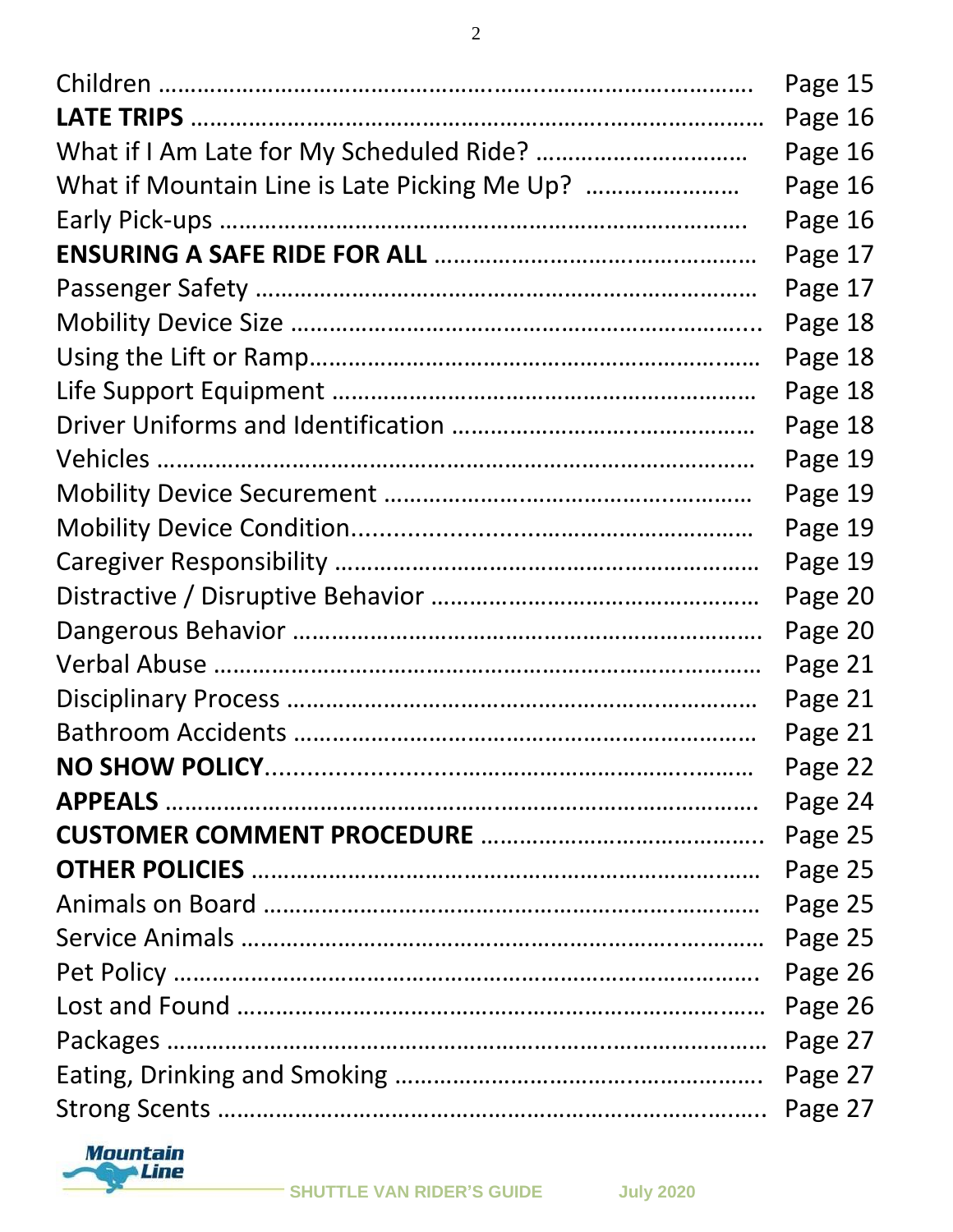| APPENDIX D: RIDER & DRIVER RESPONSIBILITIES  Page 34 |  |
|------------------------------------------------------|--|
|                                                      |  |
|                                                      |  |

### Introduction

The Mountain Line Rider's Guide outlines the operational policies and procedures approved by the Missoula Urban Transportation District (MUTD) Board of Directors and the Special Transportation Advisory Committee (STAC). The information contained within the Rider's Guide is crucial to the appropriate use and understanding of Mountain Line's Shuttle Van curb-to-curb services. It is extremely important to understand the process for negotiating ride reservations as well as the policies controlling this valuable and costly service. You will negotiate your trip times, ride with other passengers, make multiple stops, and could wait up to thirty (30) minutes for your ride.

Healthcare service providers, nursing, and rest home personnel should be familiar with the RIDER'S GUIDE policies before submitting applications for Shuttle Van service on behalf of their clients.

Please contact Mountain Line office staff at 721-3333 or the Shuttle Van scheduler at 721-2848 if there are questions or concerns about any of the information outlined in this handbook. These policies and procedures are

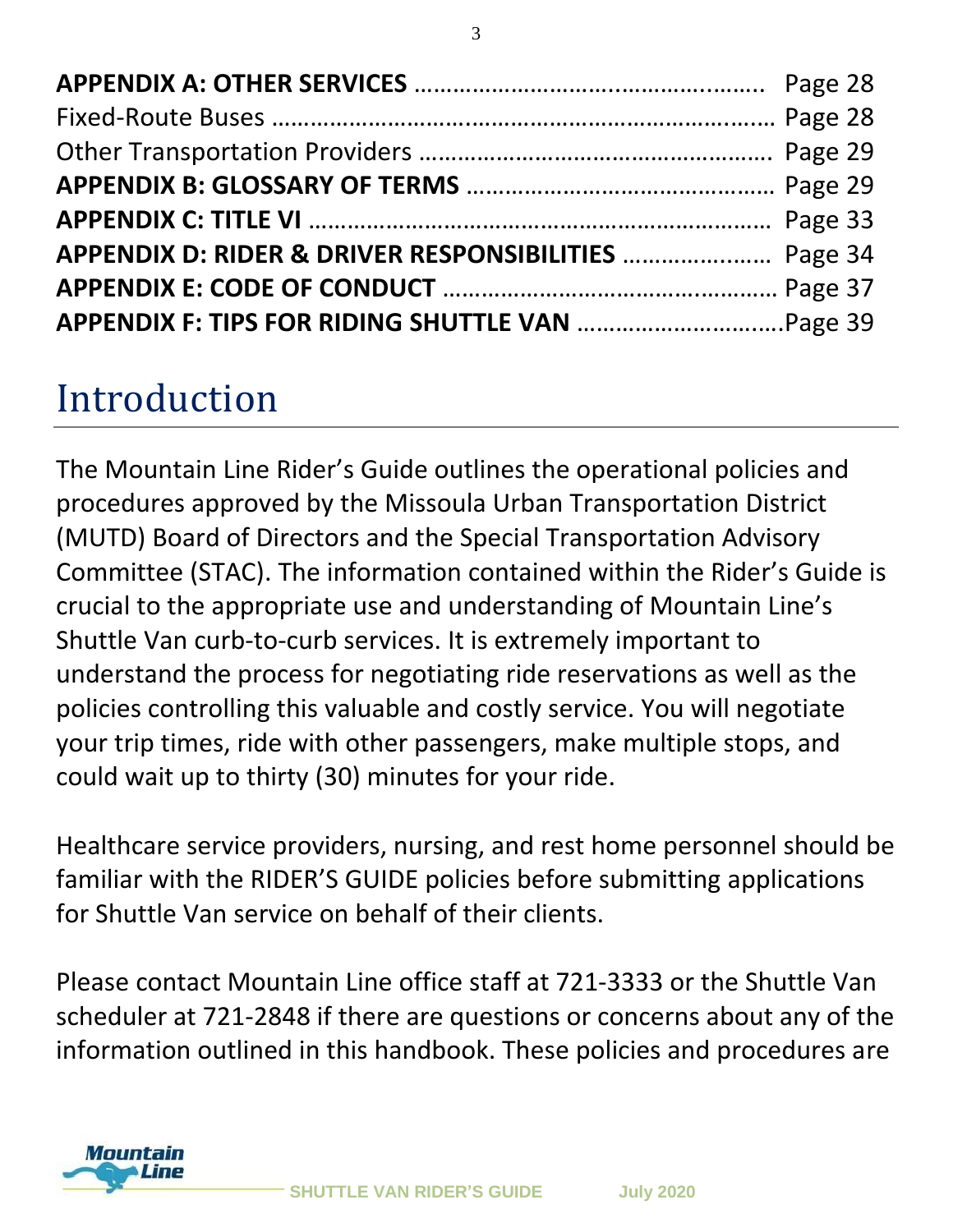continually evaluated and may be amended, modified or terminated at any time at the sole discretion MUTD.

#### **Disclaimer**

The information in this booklet is subject to change. Please consult Mountain Line Shuttle Van scheduling staff for the most current information.

Electronic copies of this document can be found online at www.mountainline.com.

#### **What is Shuttle Van?**

Shuttle Van is a service designed to complement fixed-route public transit in the Missoula area. It operates Monday through Saturday, threequarters of a mile on either side of existing bus routes, and is a shared ride service. Trips are scheduled on a first call, first served basis.

#### **Hours of Service**

The Shuttle Van is available: Monday – Friday, 8:30 am – 4:30 pm Saturday – 10:00 am – 2:00 pm Mountain Line does not operate on Sundays or federally-observed holidays.

### Eligibility

#### **Criteria**

The eligibility criteria for users of Shuttle Van service are: you must reside within the Missoula Urban Transportation District and be 60 years of age

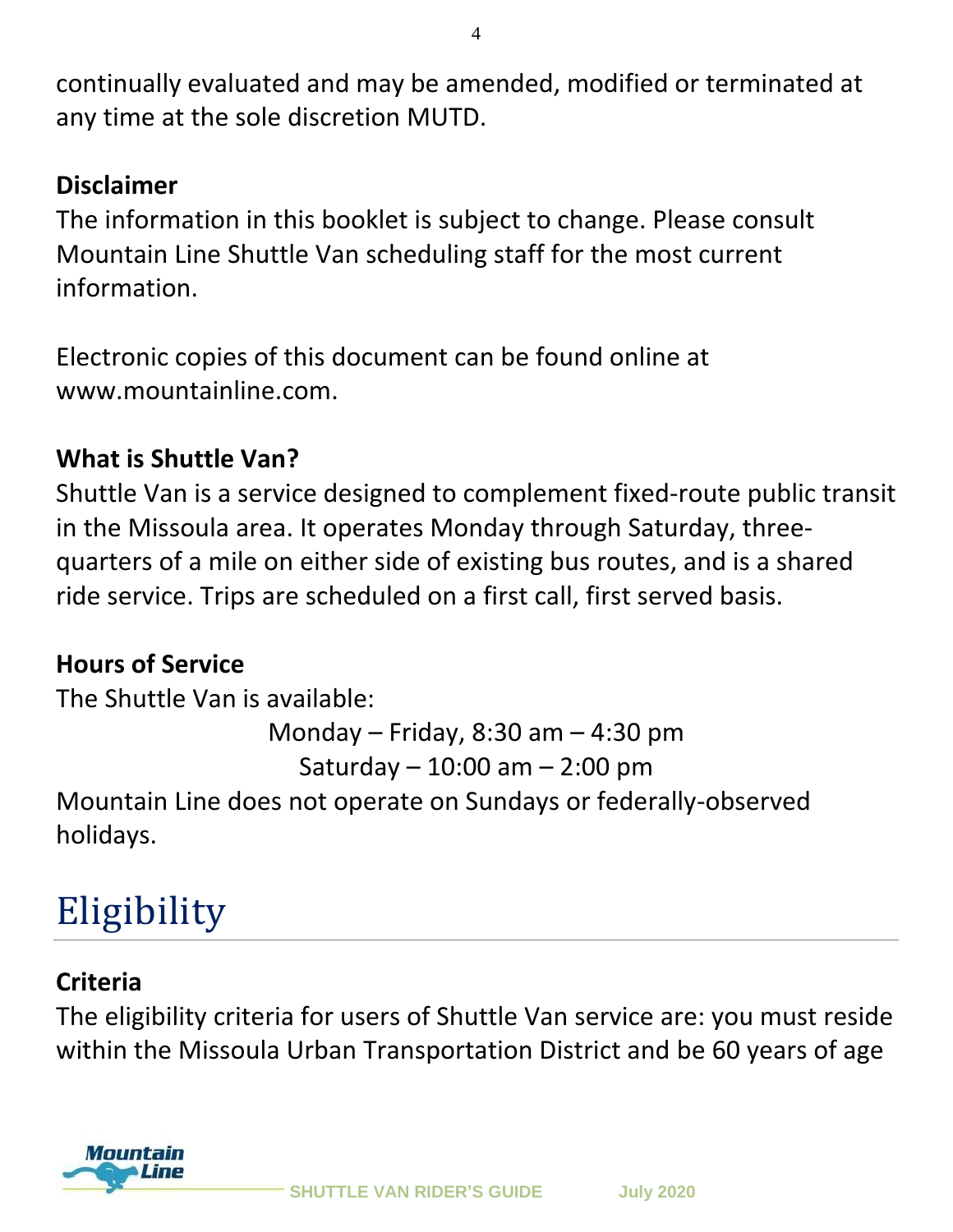or older. There will be no trip priorities given (e.g. medical versus recreation).

#### **Process**

To be considered eligible for Shuttle Van service, you must fill out a Mountain Line Shuttle Van application. To request an application, contact Mountain Line Shuttle Van at (406) 721-2848.

Applications are also available online at www.mountainline.com. Eligibility determinations can take up to 21 days from the time the application is received (though in most cases it is determined much sooner).

Incomplete applications can delay the process, so be sure to fill out your application completely to avoid any delay.

Once you are found eligible you will receive a letter informing you of this determination.

#### **Recertification**

Recertification of eligibility is required every two years.

#### **Eligibility for the Service vs. Service Limitations**

Mountain Line Shuttle Van provides trips to those found to be eligible. However, as with any service, there are limitations. Eligibility for the service does not always mean that the service will be able to serve you in every situation. The following are a few service limitations you may encounter.

• The service is available within three-quarters of a mile of an active fixed-route. If your pick-up or drop-off location is outside this area your ride will not be scheduled.

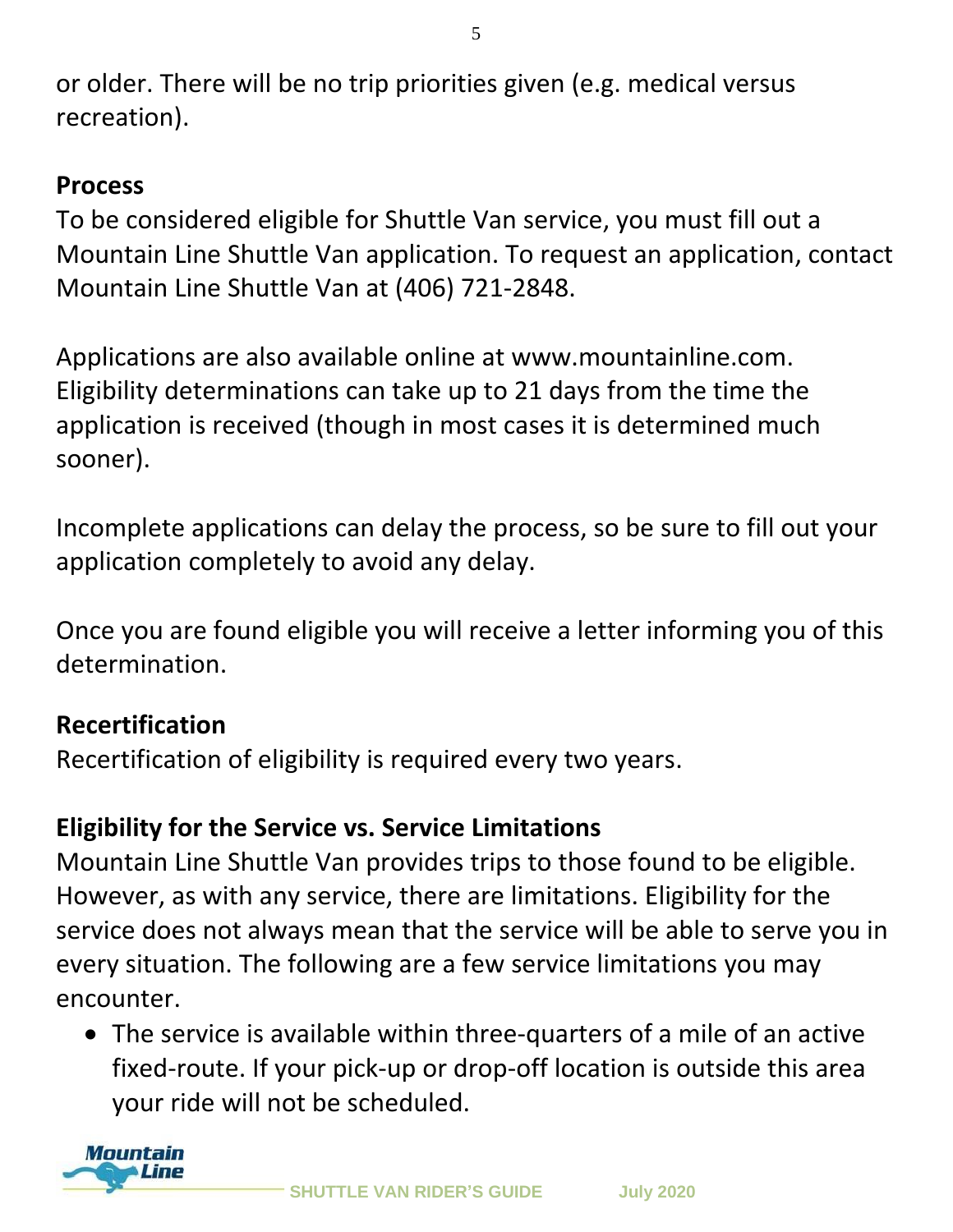- The geographic location of some pick-up and drop-off locations can cause limitations. If it is determined that a location you would like to travel to or from is not safe to maneuver in one of our Shuttle Van vehicles, we will not be able to serve that location (e.g. dangerous double parking, required backing of the vehicle, low hanging branches, no safe area to load the client, etc.). In this case, arrangements may be made for an alternative pick-up address that is safer.
- Another limitation on the system lies in the safety and security policy. Every effort will be made to offer you the level of assistance that you need. However, drivers may not leave the line of sight of their vehicle or travel more than 50 feet from their vehicle when other passengers are present. Furthermore, our policy limits assistance to or from the outermost threshold of a building. This is often a lobby at a hospital or the beginning of an exterior staircase at an apartment complex. We are unable to assist you past these points. We recommend you travel with a Personal Care Attendant should you require further assistance.

#### **Appropriate Service**

Though Shuttle Van provides a wonderful service, it does not work for everyone in every situation. Due to the nature of shared ride services, Shuttle Van passengers may be required to wait for pick up or arrive early at their destination. Flexibility is key for you as a Shuttle Van rider. As it is a shared ride service, you will often have to make several stops en route to your destination. Individuals requiring a direct trip to or from their destination are encouraged to consider other transportation options.

Shuttle Van is not emergency medical transportation. Call 911 if you are having a medical emergency. We are unable to transport individuals

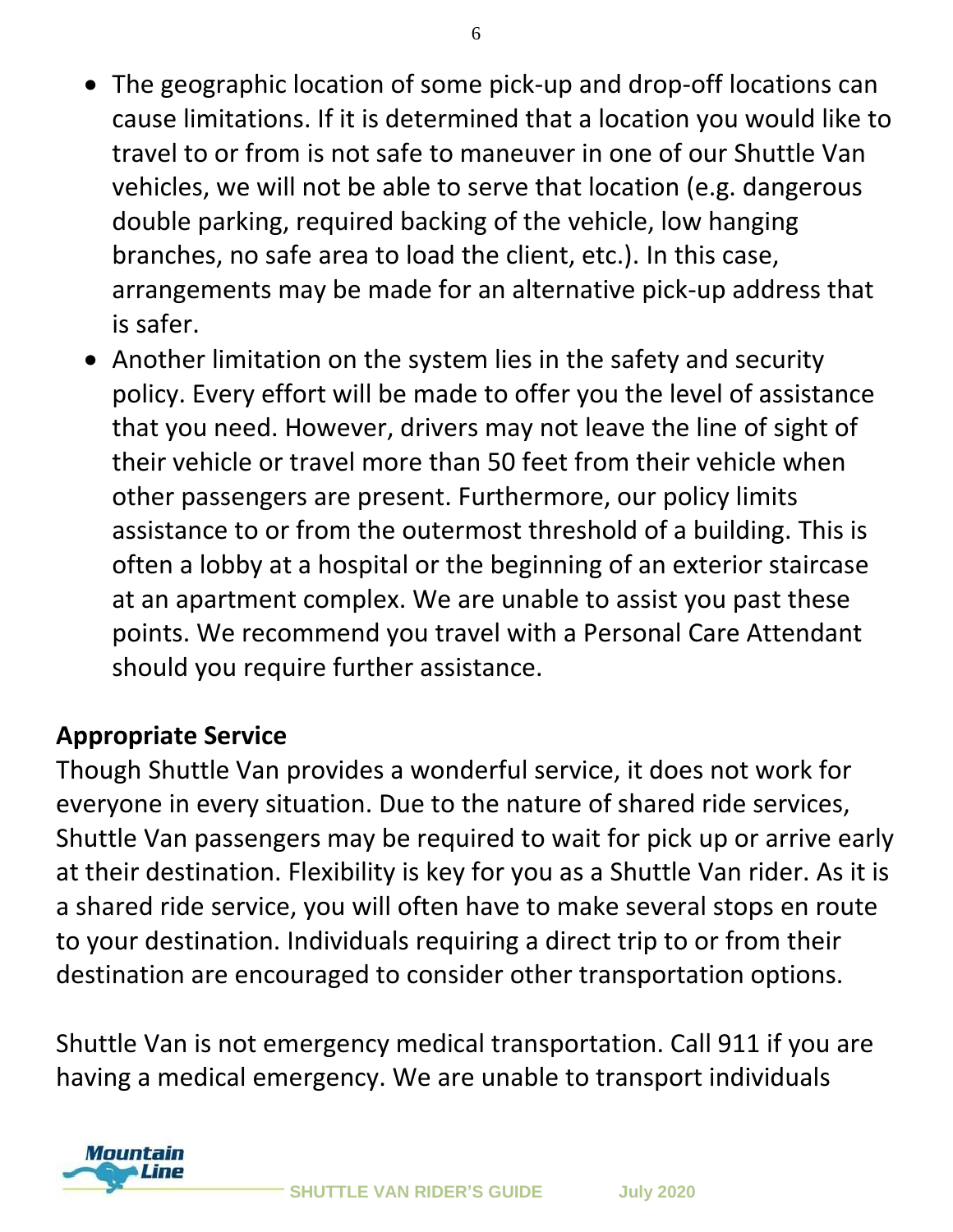needing to ride on a gurney or who are physically unfit to complete their trip safely on Shuttle Van.

Please understand that Shuttle Van drivers are not caregivers. Drivers are there to safely transport you from your origin to your destination. Behaviors that keep drivers from being able to perform this duty may be grounds for removal from the service (i.e., removing one's seatbelt and moving about the vehicle while it is in motion, uncontrollable screaming, etc.). If you need assistance, we highly recommended that you bring a Personal Care Attendant.

Please be aware that some disabilities require more personalized levels of service than Mountain Line Shuttle Van is able to provide.

#### **Keeping Eligibility Information Up To Date**

It is very important that you keep your eligibility information up to date to limit confusion, and so that Mountain Line Shuttle Van has current emergency contact information on hand. Call Mountain Line at (406) 721- 2848 if there is a change in the following:

- Your address or telephone number (including cell phones).
- Your emergency contact's name or telephone number.
- The type of mobility device you are using.
- Your physical or mental condition.
- Your need for a Personal Care Attendant.

#### **Denied Eligibility**

If you submitted an application for Shuttle Van and a determination was made that you do not qualify for Shuttle Van, a letter will be mailed explaining the reason for the denial of service and advising of the procedure to follow if an appeal is desired. (See "Appeals" page 24.)

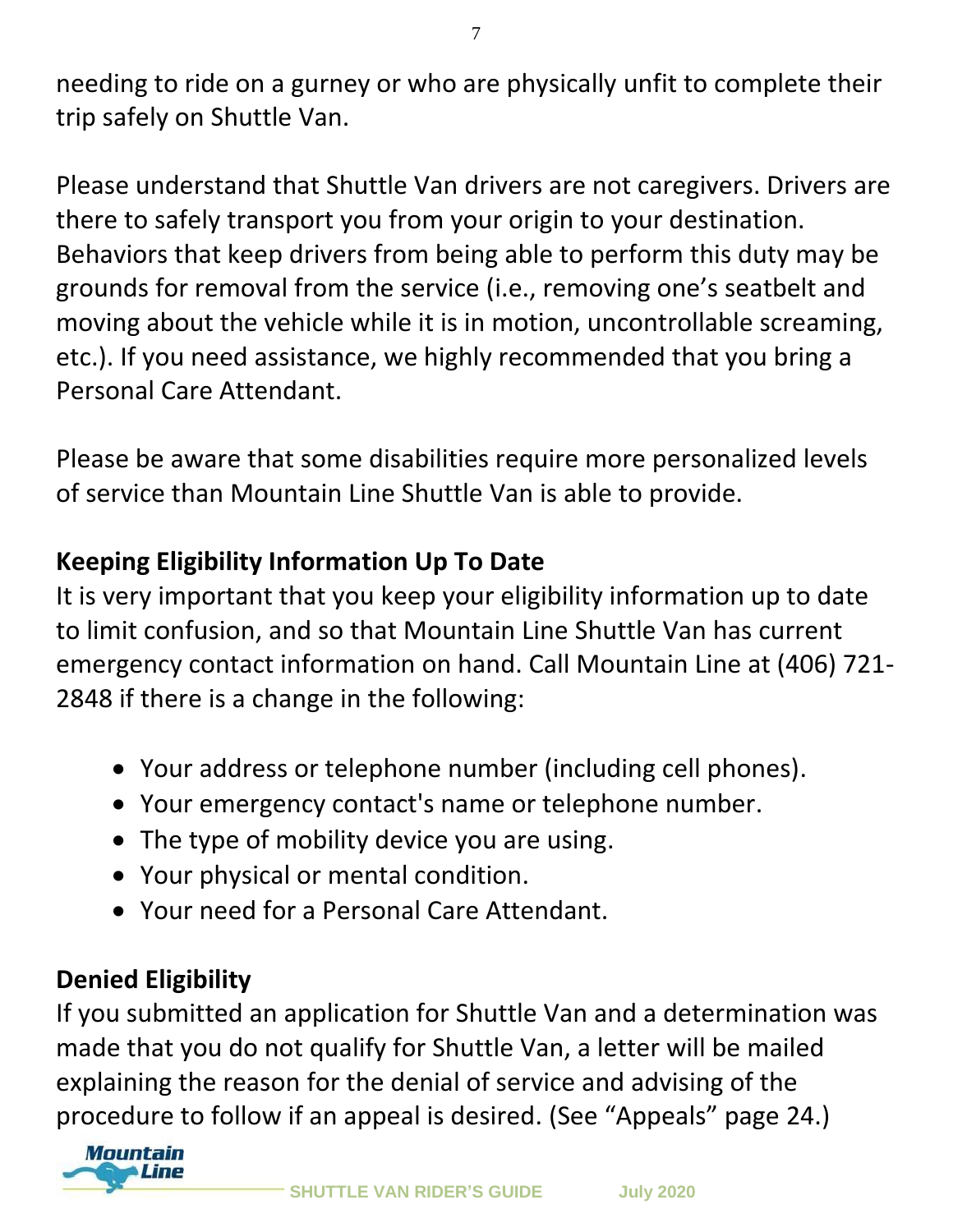Mountain Line Shuttle Van is a "Zero-Fare" service. You will not need to pay a fare for your trip.

### Companion / Personal Care Attendants

You may bring one additional rider along with you on your Shuttle Van ride as long as they are traveling to and from the same locations. This additional passenger does not need to be eligible for the service and is considered a "companion."

You may also bring a Personal Care Attendant (PCA) to assist you during your ride.

Every rider is allowed one companion and one PCA. Be sure to alert the scheduler if you will be traveling with a PCA, companion, or service animal at the time of booking.

### Scheduling a Trip

#### **Ride Scheduling**

You must schedule your Shuttle Van rides in advance. Mountain Line will accept trip reservations until 4:30 p.m. the **business day** prior to the trip and no more than fourteen (14) days ahead. We will also accept reservation requests for Monday service until noon the Saturday prior. Mountain Line may not be able to accommodate reservations made after the cutoff time the day prior to the requested date. You can schedule your trip by calling:

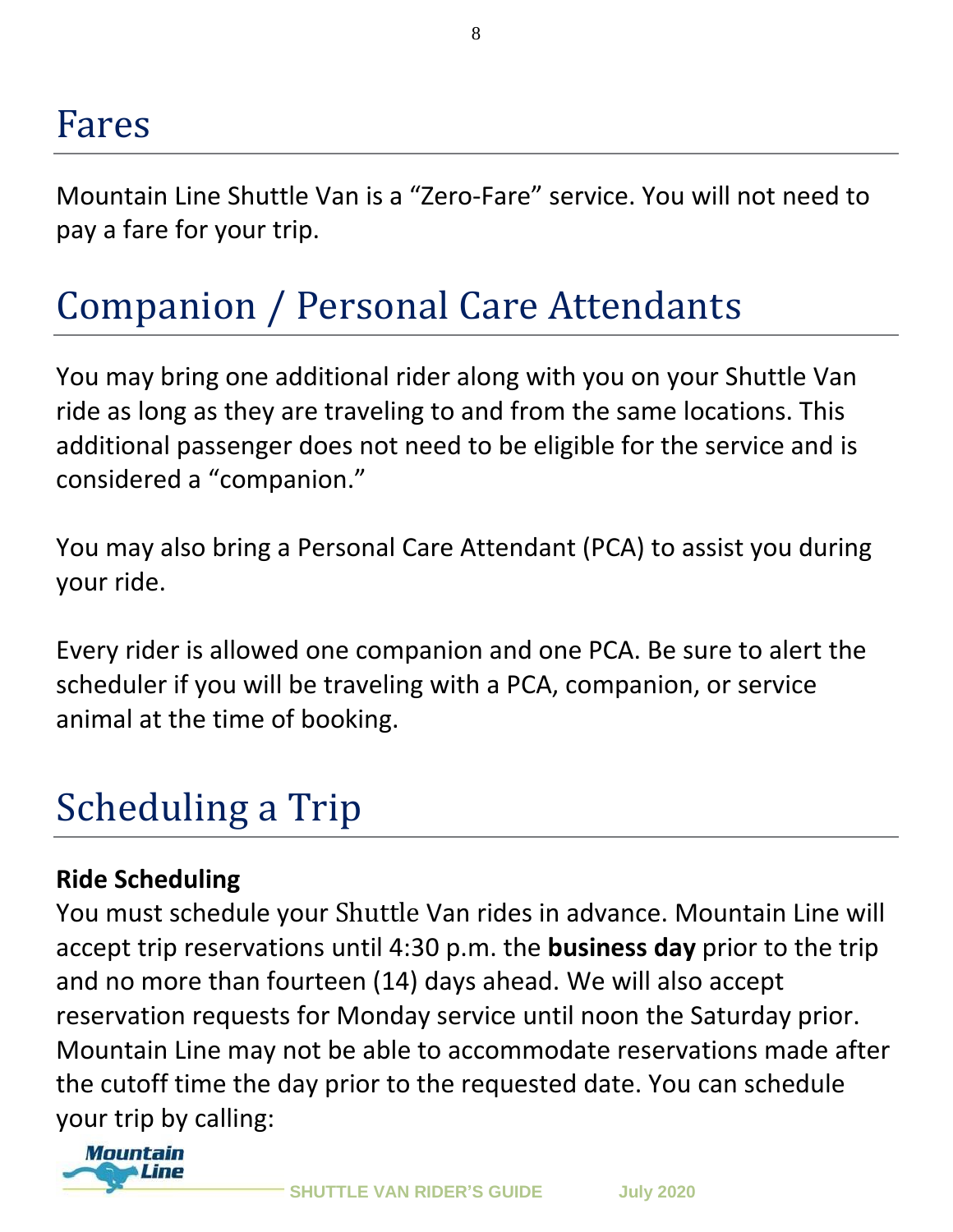Mountain Line Paratransit (406) 721-2848 Until 4:30 p.m. Monday – Friday Until 12:00 p.m. Saturday

Be sure to advise Mountain Line of your total travel needs so that schedulers may schedule appropriate travel time for your trip. Let the scheduler know of any special transportation needs you have (i.e. help with a package, etc.).

When scheduling a Shuttle Van trip, please be prepared to give the scheduler the following information. If your call goes to voicemail, please leave the following information in a message and the scheduler will call you back with your available trip times:

- 1. Your name
- 2. The day and date you would like transportation
- 3. The time you would like transportation
- 4. Your pick-up address
- 5. Your destination address and any scheduled appointment you might have at that location
- 6. Your return time and return address
- 7. Whether a personal care assistant or companion will accompany you and whether that person will have any special needs (i.e. mobility devices, children, service animals, pets in a carrier, etc.)
- 8. Whether you will be using a cane, walker, or other mobility device
- 9. The telephone number we can reach you

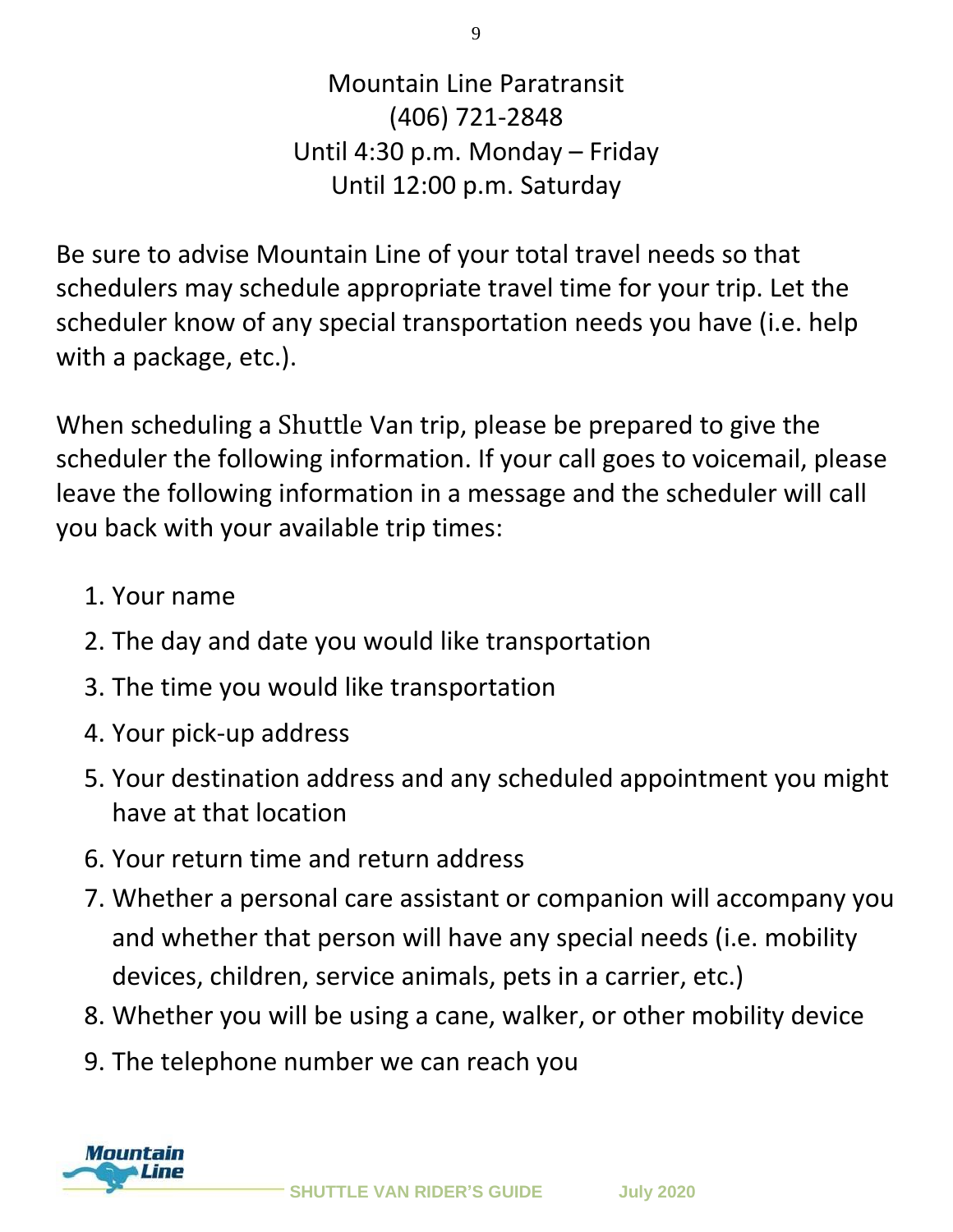Your scheduler will offer you the best reservation time possible. Because Shuttle Van is scheduled as first come, first served, the exact pick-up time you want may not be available. We understand that this can be frustrating but ask you to remember that Shuttle Van is a shared-ride service and flexibility is required.

#### **Pick-Up Windows**

At the time you call, you will be given a range of time for pick up. This is referred to as your pick-up window. This 30-minute period is when you can expect your pick up to occur. You are expected to be ready to board the vehicle when the driver arrives at any point within this window.

#### **Cancelling / Changing Rides**

Cancellations are a major contributor to service costs and system inefficiency. Rides that are cancelled too late do not allow scheduling another trip in their place and result in wasted expense and unused capacity. Failure to cancel with enough advanced notice (4:30 pm the day before the trip) so that rides can be reassigned impacts the system and can lead to suspension of service (see "No Show Policy" page 22).

You can help by making sure you only schedule rides you plan to take and by cancelling unwanted trip reservations as soon as possible. A cancellation made after 4:30 pm the day before the scheduled pick-up will be recorded as a no-show.

For your convenience a 24-hour voicemail can be reached at (406) 721- 2848. When cancelling a trip, passengers are responsible for providing the following information:

- 1. Name of passenger
- 2. Time and date of scheduled pick-up



**SHUTTLE VAN RIDER'S GUIDE July 2020**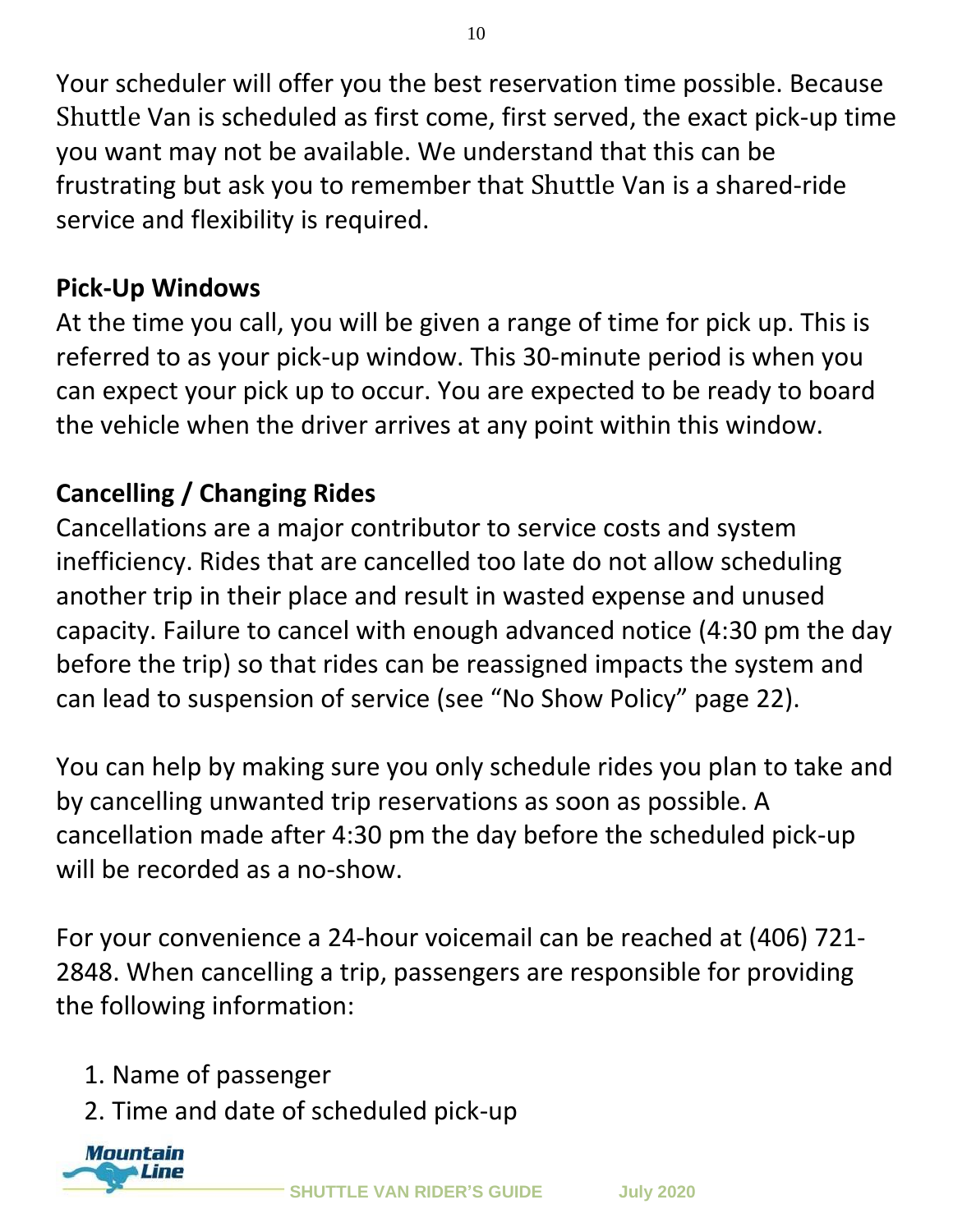- 3. Exact destination address
- 4. Whether or not another trip scheduled for that day is also being changed

Please remember that the earlier you cancel a trip reservation, the greater the chance another passenger will be able to use the time.

#### **Changing a Trip**

When making a change to a scheduled trip, call the reservation line at (406) 721-2848 to make the change at least one day prior to the scheduled pick-up. Mountain Line will make a good faith effort to accommodate requests for same-day changes but cannot guarantee that all changes can be accepted. When you change a destination or time, it may change your pick-up or drop-off time. Passengers are responsible for providing the following information:

- 1. Time and date of scheduled pick-up
- 2. New destination address, if applicable
- 3. New telephone number, if applicable
- 4. Status of any other scheduled trips for that day
- 5. New time of scheduled pick-up, if applicable

#### **Trip Purpose Priority**

Shuttle Van does not give priority to one trip over another. Trips are scheduled to allow for the maximum number of individuals to ride within the parameters set forth, without prioritizing according to purpose or destination.

Trips may be reserved from one (1) day to fourteen (14) days in advance. Early booking helps our scheduling department, as it provides more time

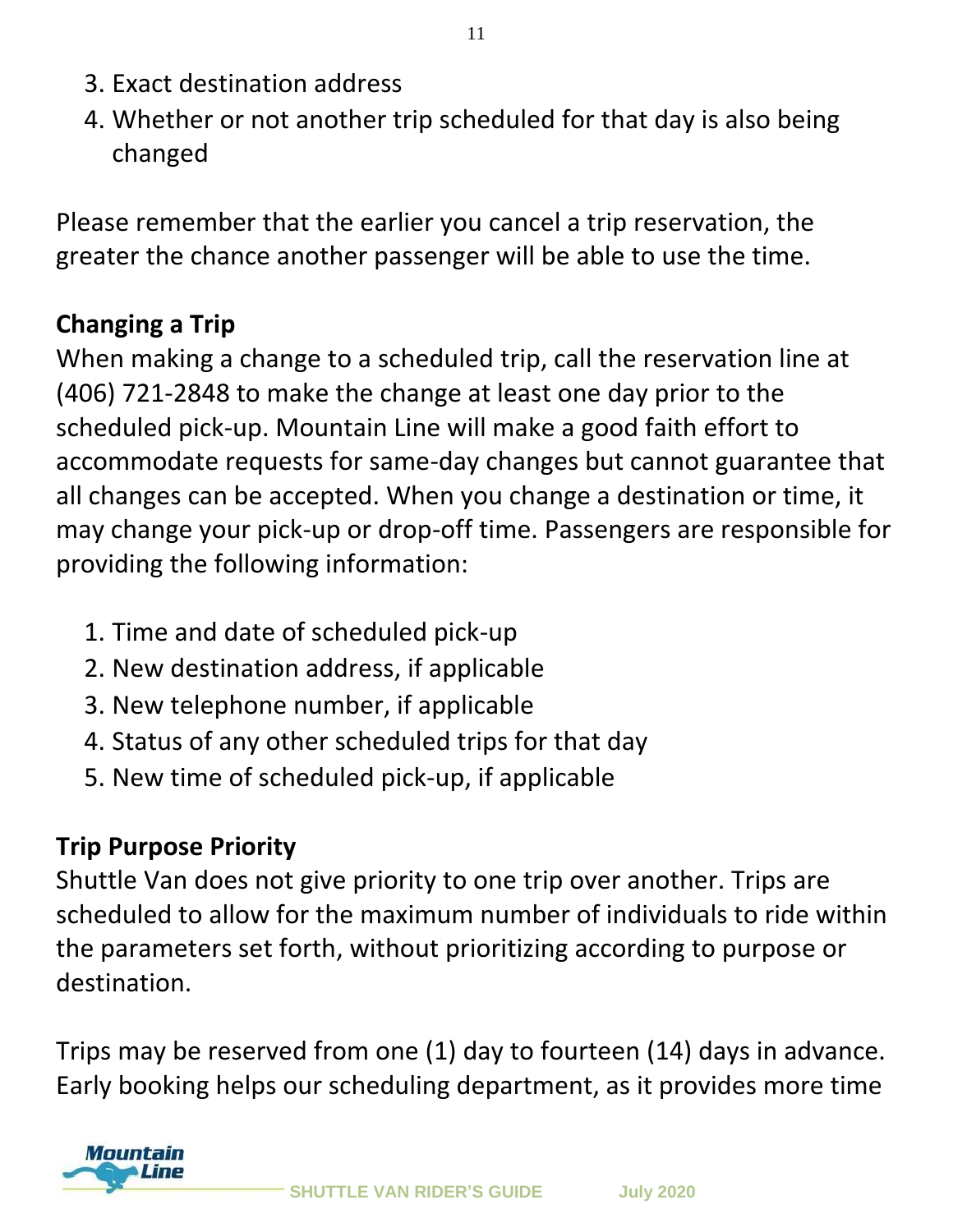to put together a quality schedule. Early booking also increases the odds of getting a time closer to your preference.

#### **In Case of Emergency**

Shuttle Van is not emergency medical transportation. If you are at home or out in the community and have a medical emergency, call 911. If there is a medical or health emergency on board the Shuttle Van vehicle, the driver will pull over, call dispatch (who will in turn call 911 and your emergency contact), and wait for a medical professional to arrive.

### Shuttle Van Office Hours

#### **Office Hours**

The Mountain Line Paratransit and Shuttle Van office is available for customer service from 6 a.m. to 9 p.m. Monday through Friday, and 9 a.m. to 6 p.m. on Saturday. The office is closed Sunday and federal holidays.

### Riding Shuttle Van

#### **Ride Share**

Mountain Line Shuttle Van service is a shared-ride system. Other passengers may be on board during transport to your destination. Your scheduled pick-up times or route of travel may be altered so another passenger can be accommodated. The vehicle may stop and pick up other riders as it proceeds to your destination. Shared rides lower the cost of Shuttle Van service by increasing system productivity. Mountain Line schedulers may ask you to accept trip reservation times that are different from your original requested pick-up time. Your reservation time will be

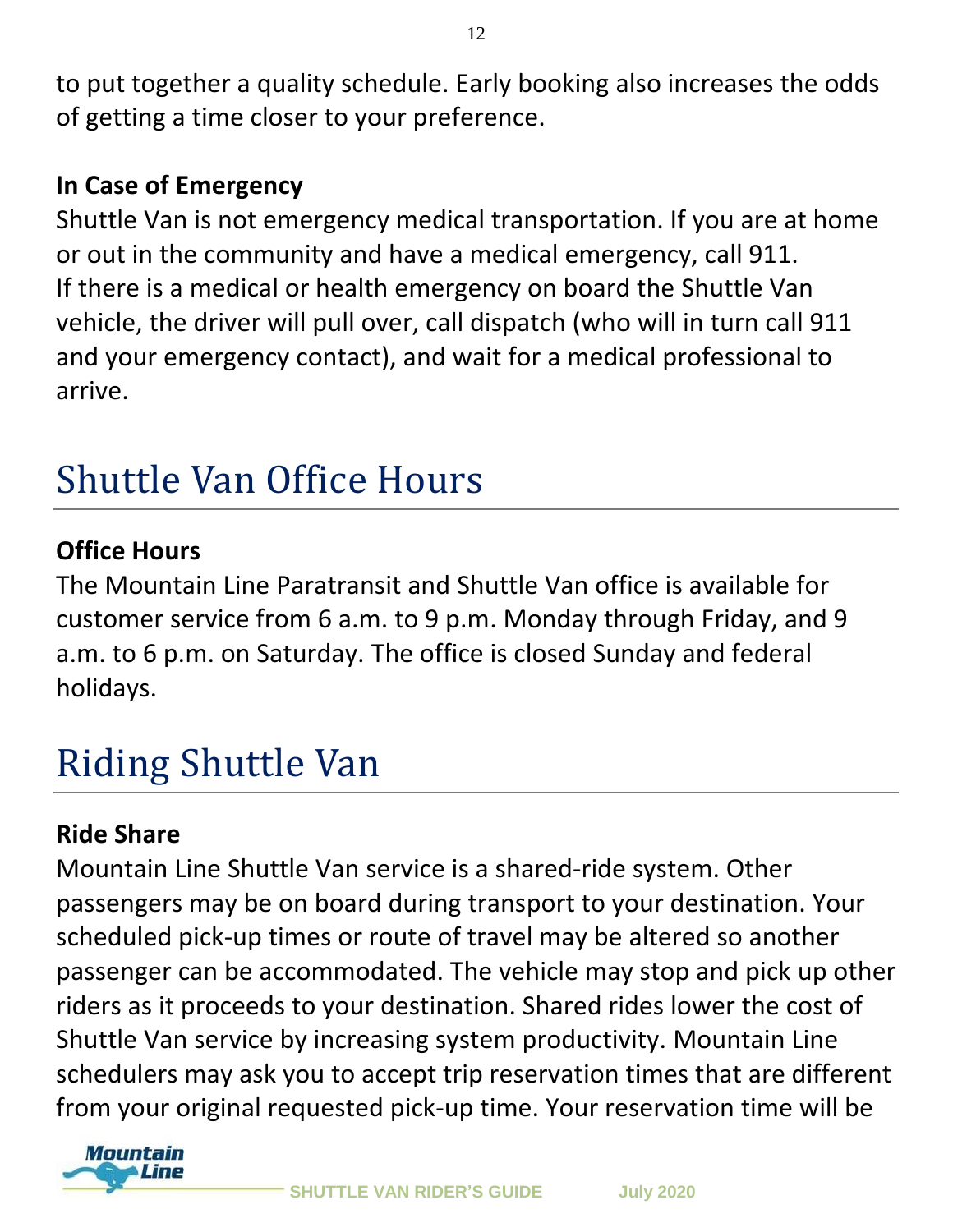the available time closest to the time you requested. We ask that you be flexible.

#### **Vehicle Arrival**

When your driver arrives for your pick-up during your scheduled window, they can wait **no more than five minutes** for you to board the vehicle**.** If you are not ready to leave within five minutes of the vehicle's arrival, the driver will be required to move on to their next pick-up and you will be marked as a "no-show." If you are not curbside when the bus arrives, the driver will call the phone number on file to announce their arrival. If you are not ready and you miss your trip, we may not be able to send you another vehicle; therefore, it is very important that you are ready to board when your pick-up window begins. This is to ensure all passengers are able to reach their appointments on time.

#### **Trip Length**

As a shared-ride system, travel time can vary depending on the number of rides being accommodated. Rides are scheduled to ensure your time on board is comparable to what a trip would take if made on a regular fixed-route bus (including travel to and from the bus stop from your origin and destination, as well as any transfers needed to complete a similar trip). Usually, much less time is required to complete the trip.

Sometimes extenuating circumstances do occur, creating exceptions over which Mountain Line has no control (i.e., traffic conditions, road construction, weather, vehicle breakdown, etc.). Occasionally when this happens, some trips may exceed this standard. Passengers are advised to discuss their travel times with Mountain Line if they have any concerns.

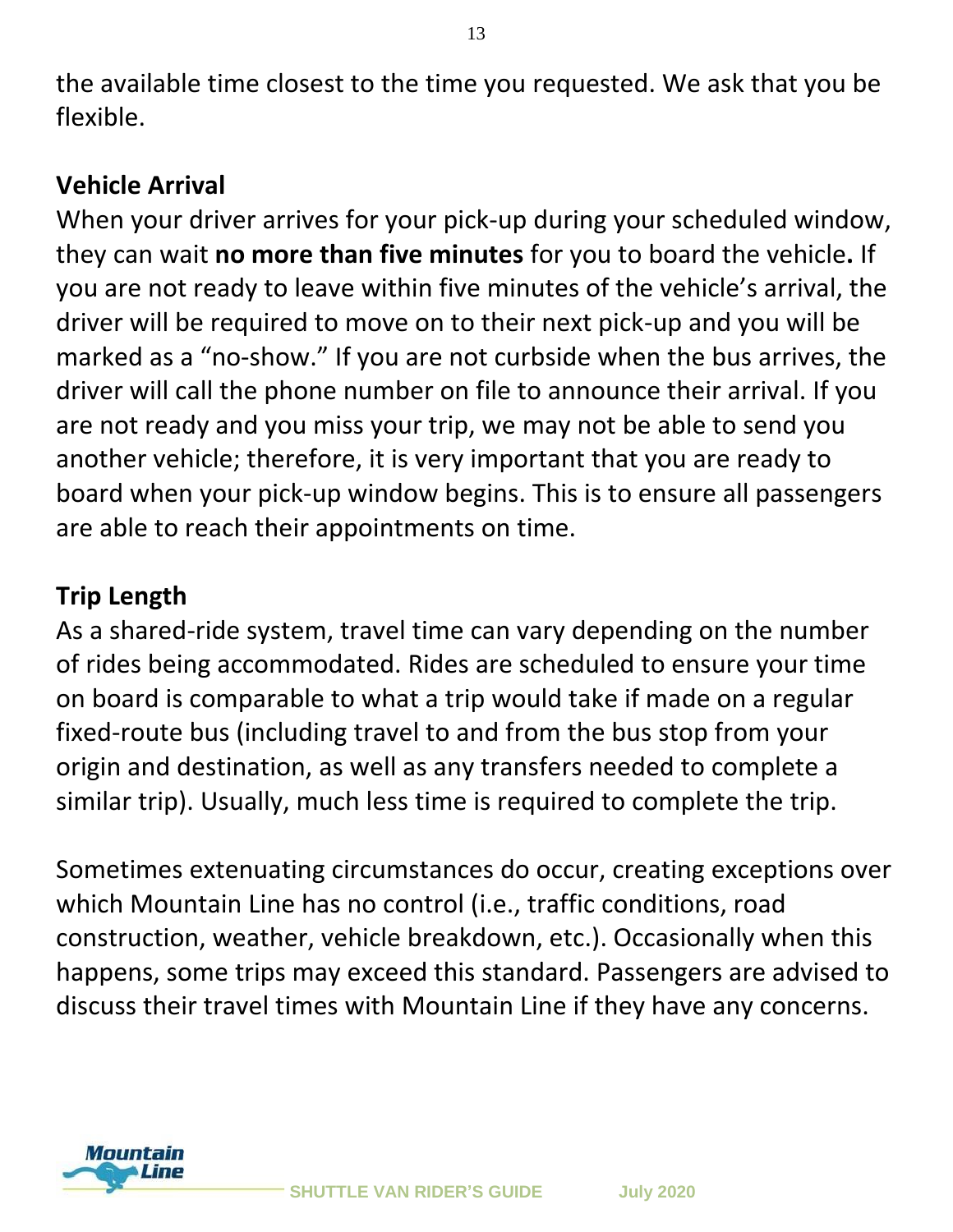#### **Riding on Assigned Vehicle with the Assigned Vehicle Operator**

Due to the complexity of the system and the limited availability of resources, you cannot request a pick-up in a certain vehicle or by a certain driver. You are expected to ride in the vehicle dispatched for your trip with the vehicle operator assigned by Mountain Line. If you have concerns or complaints about the condition of a vehicle, or the vehicle operator's performance, report it promptly to a supervisor at (406) 721- 2848.

#### **Curb-to-Curb**

Mountain Line Shuttle Van is a curb-to-curb service. This means your driver will pick you up and drop you off curbside. You may request expanded service that will allow your driver to escort you from the front door of the building where you are being picked up to the vehicle, and then to the front door of the building at your destination upon drop-off. This includes boarding onto the vehicle and securing any mobility device you may be using.

The front door is considered the outermost door of a home or facility accessible by the driver. For example, if you are being picked up at an assisted living facility or a hospital, the driver will meet you at the overall entrance of that facility. The base of exterior stairs to a building is considered the front door of the building for the purposes of this policy. Drivers are not permitted to assist clients up flights of stairs to their destination (even if these stairs are external to the building and within the line of sight of the vehicle), nor are they allowed to assist clients in elevators.

Drivers are not allowed to cross into interior areas within living accommodations or enter into facilities to search for you. If you require

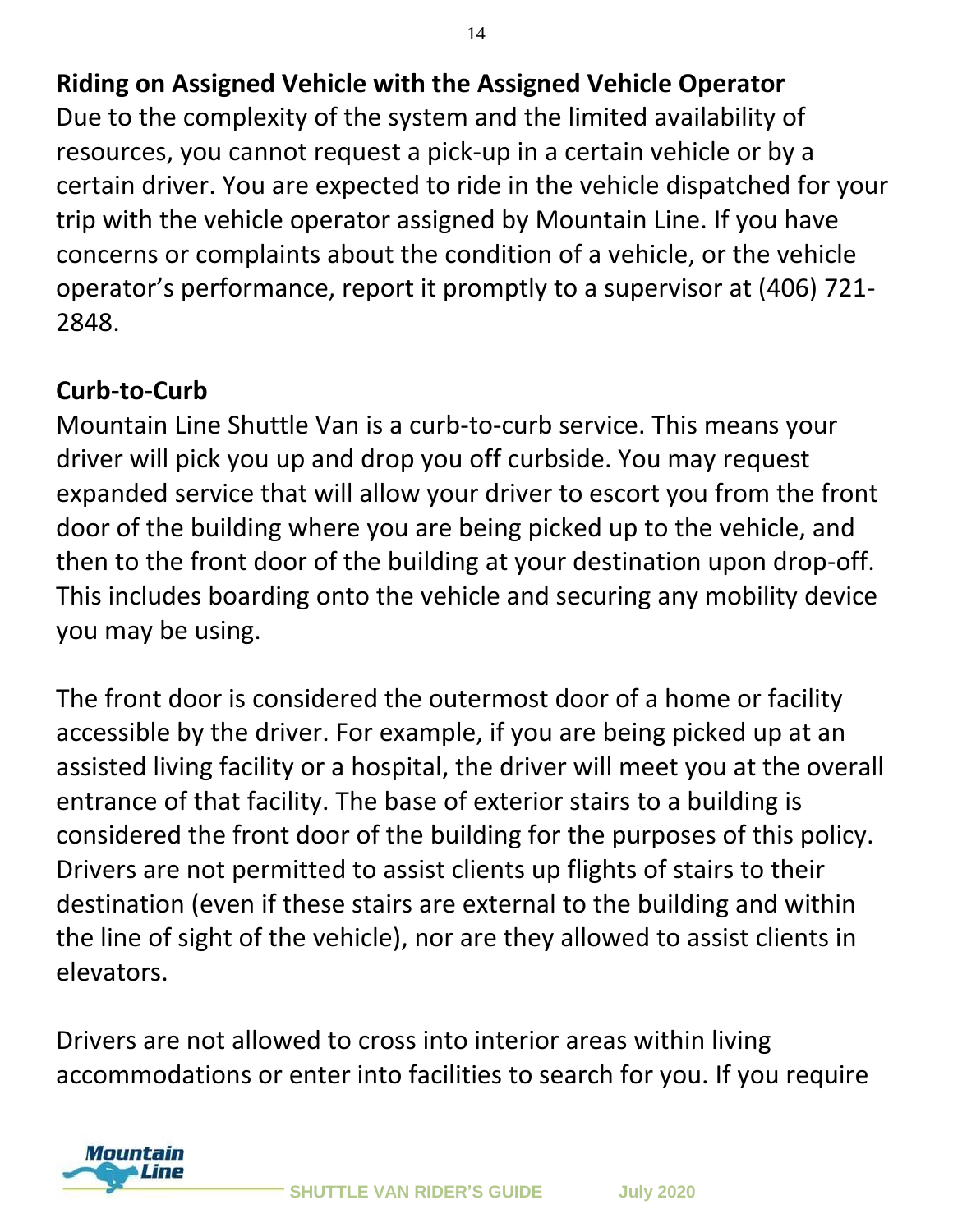assistance in these areas, it is recommended that you bring a Personal Care Attendant for your trip.

If escorting you to the front door of the building during either your pickup or drop-off requires the driver to:

- Lose line-of-sight to their vehicle,
- Travel more than 50 feet from their vehicle, or
- Prevents them from easily and quickly returning to the vehicle in case of an emergency,

your driver may not be permitted to escort you all the way to the door. The driver's responsibility for curb-to-curb service ends at the point where their vehicle is no longer easily accessible in case of an emergency.

Drivers will assist you with packages that meet Mountain Line's package policy (see "Packages" page 27). If you are trying to bring items on board the bus that exceed this policy, you will not be permitted to ride. This is for your own safety and the safety of all people on board.

Passengers with special needs requiring greater assistance are encouraged to bring a Personal Care Assistant and / or discuss their needs with a Mountain Line supervisor.

#### **Children**

Be sure to alert your scheduler at the time of booking if you are traveling with children. All rules applying to adult riders also apply to children.

Children, eight years of age and under are required by law to use a child safety seat, a booster seat, or other safety restraint system (unless over a height of 4' 9"). An adult is responsible for providing such safety

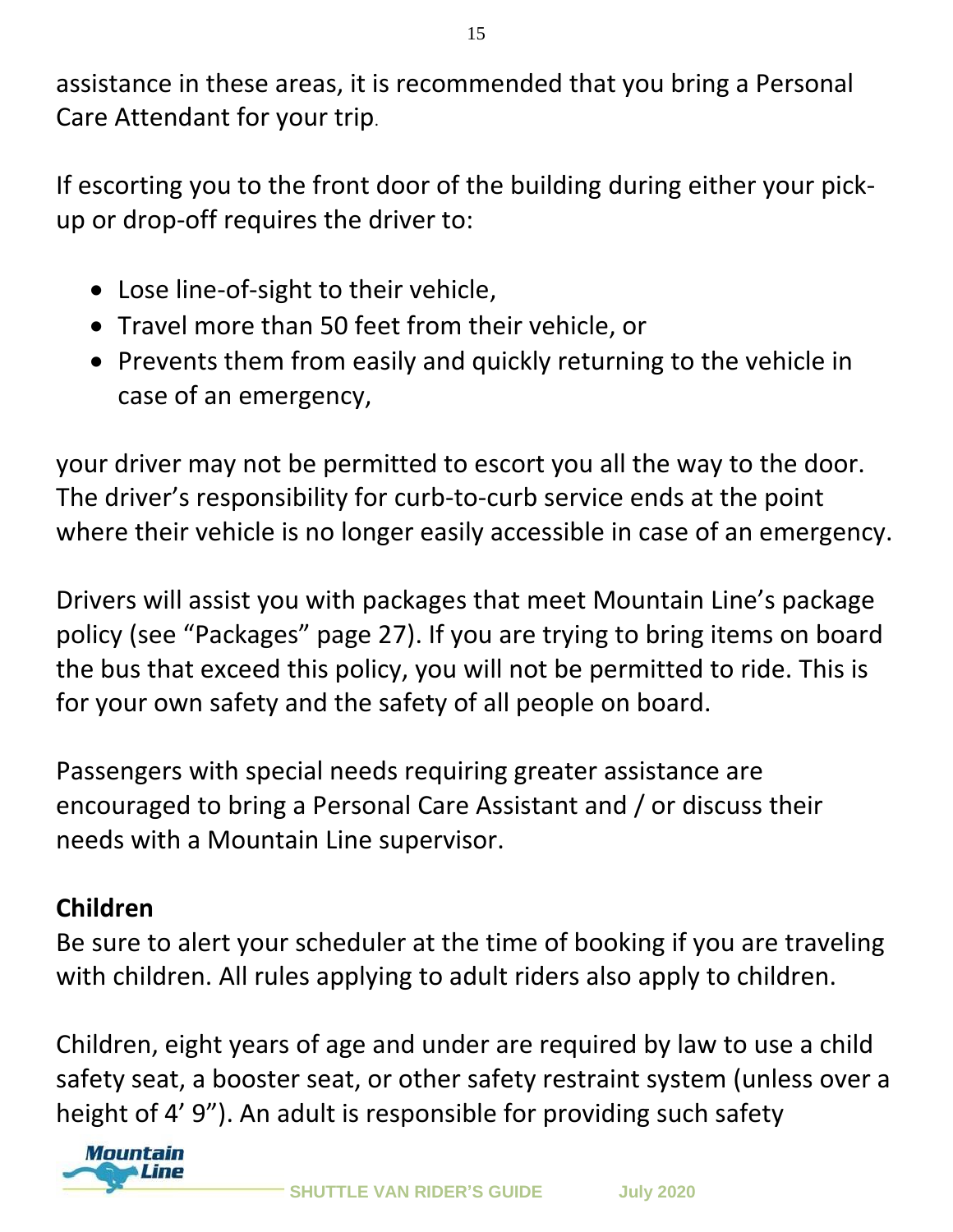equipment and for securing it and the child in the Shuttle Van vehicle. Mountain Line is not responsible for the safety of the child safety seat or booster, nor for its proper securement.

### Late Trips

#### *What if I Am Late for My Scheduled Ride?*

If you find yourself running late, call Mountain Line as soon as possible. We will try to schedule a later same-day trip to accommodate you. Mountain Line drivers are only allotted five minutes to make their pickups. If you are not ready to leave within five minutes of the vehicle's arrival, the driver may have to leave without you in order to be on time for their next passenger.

#### *What if Mountain Line is Late Picking Me Up?*

Many factors affect the on-time performance of Mountain Line vehicles. These include traffic and weather conditions. If Mountain Line finds it will be unable to meet your scheduled pick-up window by 15 minutes or more, Mountain Line staff will endeavor to call and notify you. For this reason, when scheduling your ride, it is important to provide a phone number (if one is available) where you can be reached.

#### **Early Pick-Ups**

Sometimes your vehicle will arrive before the beginning of the window because of a cancellation or especially light traffic. If your vehicle arrives before the pick-up window, you may wait to get on the vehicle until the start of your confirmed pick-up window, or you may get into the vehicle and leave right away.

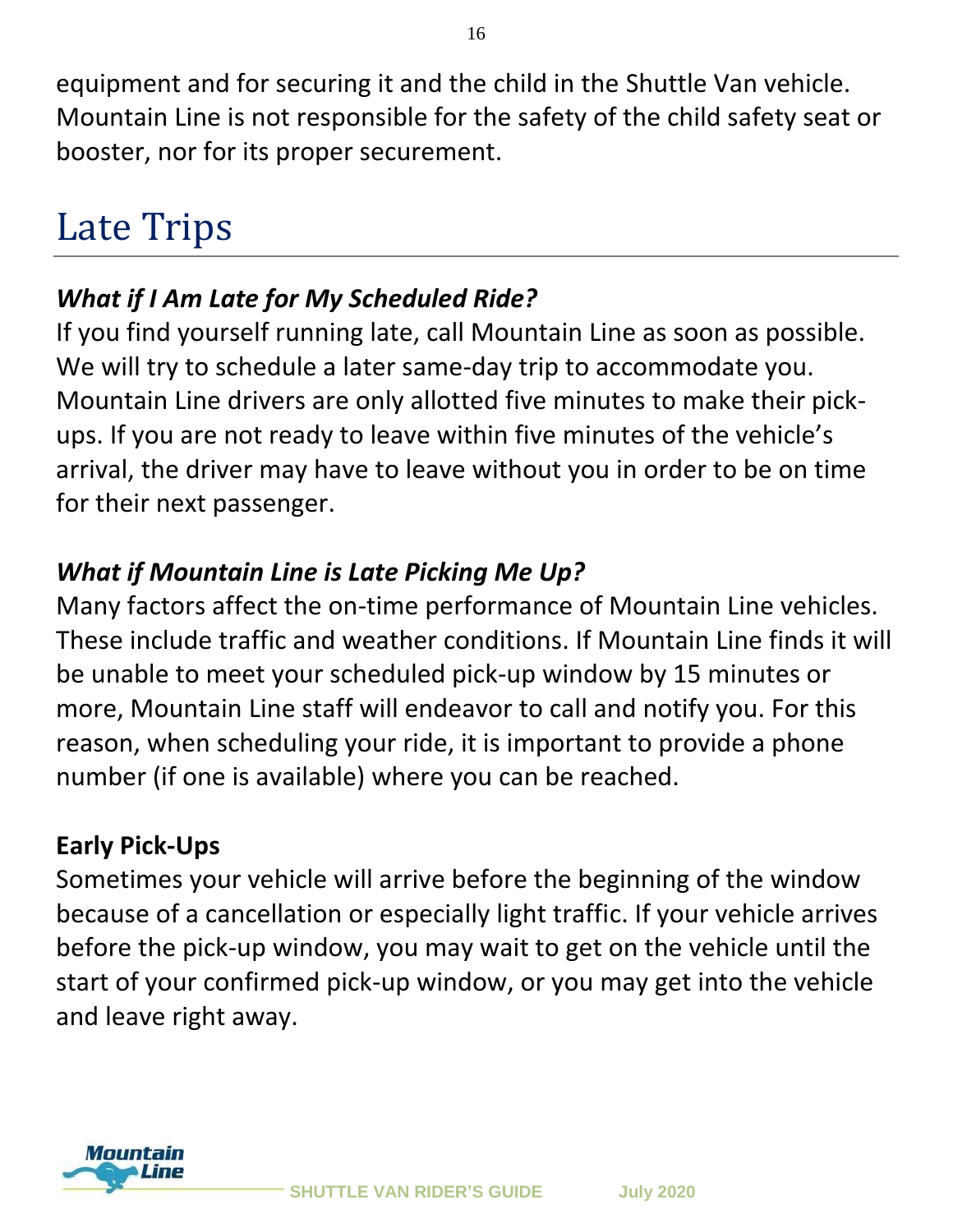### Ensuring a Safe Ride for All

#### **Passenger Safety**

Passengers must wear seat belts (for ambulatory passengers) or safety lap belts secured to the floor of the van (for customers using wheelchairs) at all times. Each Mountain Line vehicle is fitted with seat belts for every passenger seat and securements for each wheelchair position.

If, for some reason, a seat or safety lap belt is not available due to failure of that equipment and all other equipment on board is already in use, passengers can decline their scheduled trip and Mountain Line will dispatch a properly equipped vehicle as soon as possible.

If you use a three- or more-wheeled mobility device (scooter), the driver will ask you to transfer to a regular seat. This is done for your protection as these devices are typically not constructed to withstand the rigors of being used as a seat in a passenger vehicle, especially in the case of an accident. If you are unable or unwilling to comply with this request, you may decline, and the driver will secure you in your mobility device and continue with your ride.

Passengers are required to follow other safety instructions given by the driver and / or as required by law enforcement.

Safety is of primary importance to Mountain Line. If you believe you have been injured on a Mountain Line vehicle, please report your injury to your driver or to a Mountain Line supervisor as soon as possible preferably immediately or within 24 hours.

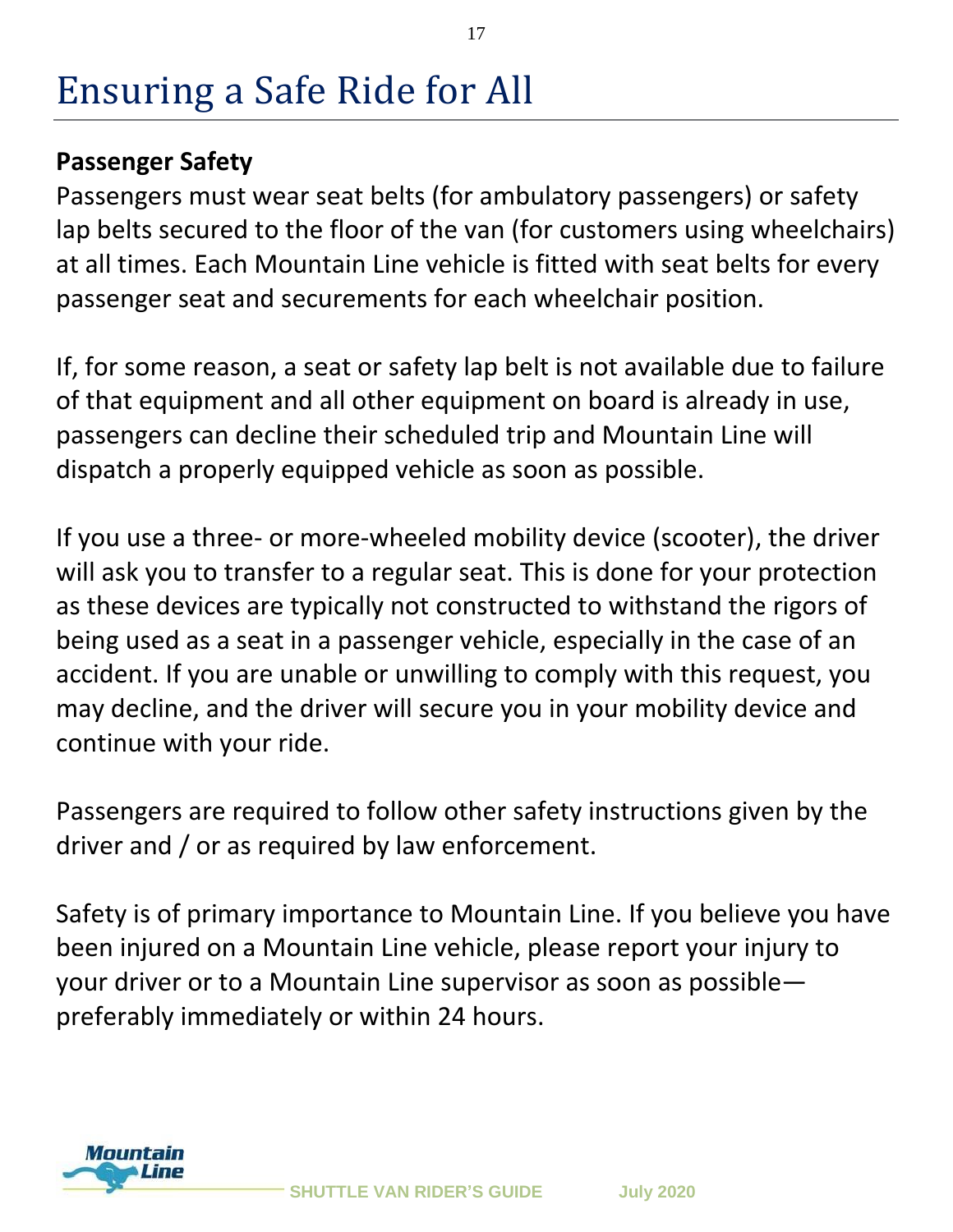#### **Mobility Device Size**

When purchasing a new wheelchair or scooter, riders should consider if it will fit on Mountain Line Shuttle Van vehicles.

Mountain Line recognizes that many Shuttle Van riders have chairs that exceed common dimensions for a variety of reasons. If you are using a larger mobility device, there is a chance that the vehicle dispatched to pick you up may not be able to transport you. However, if the wheelchair is able to enter the vehicle via ramp or lift, it will be transported regardless of size or weight.

If your wheelchair or scooter is power-driven, the driver cannot assist you in its operation and you will be expected to maneuver it safely on and off the vehicle.

#### **Using the Lift or Ramp**

Ambulatory passengers who have difficulty navigating stairs may request to board the vehicle on the wheelchair lift or ramp.

#### **Life Support Equipment**

You may bring your respirator, portable oxygen, or other life support equipment onto the vehicle as long as it does not violate laws or rules related to transportation of hazardous materials. Your equipment must be small enough to fit into the Shuttle Van vehicle and must be managed by you or your Personal Care Attendant.

#### **Driver Uniforms and Identification**

Mountain Line Shuttle Van drivers wear uniforms bearing the "Mountain Line" logo on the shirt, jacket, and / or cap. Drivers also wear badges with their picture displayed prominently on the front.

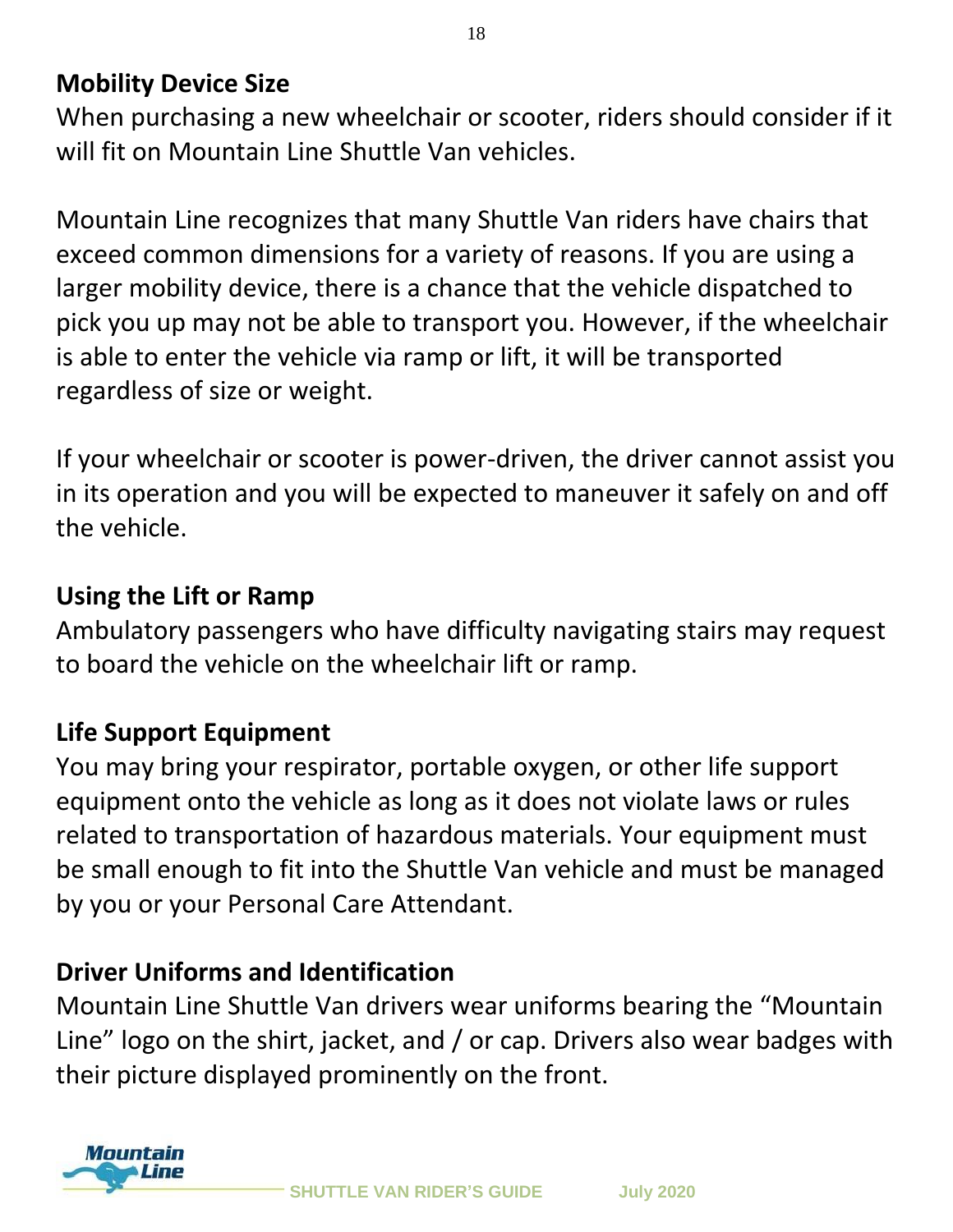Drivers will greet each passenger, give their name and confirm the passenger's name and destination for each scheduled pick-up.

#### **Vehicles**

All vehicles, ramps and lifts purchased for Shuttle Van service will meet or exceed the ADA Accessibility standards as required under the Americans with Disabilities Act of 1990.

All Mountain Line vehicles are kept in a safe and well-maintained condition.

#### **Mobility Device Securement**

If you ride in a wheelchair or scooter, your mobility device will be secured to our vehicle via a four-point tie-down system or a similar device. We will refuse to transport you if you will not allow your device to be properly secured prior to transport.

#### **Mobility Device Condition**

For your safety, please be sure that your wheelchair or other mobility device is properly maintained in accordance with manufacturer's specification. We may refuse to transport any mobility device that is not properly maintained and could pose a hazard of any type to riders, the driver, or to our equipment.

#### **Caregiver Responsibility**

Some riders are cognitively impaired or have severe memory problems such that they cannot be safely left on their own at either their pick-up or drop-off location. It is the responsibility of the rider's caregivers or family to clearly identify these riders to Mountain Line. The driver cannot act as an attendant for these riders. A Personal Care Attendant will need to travel with these passengers.

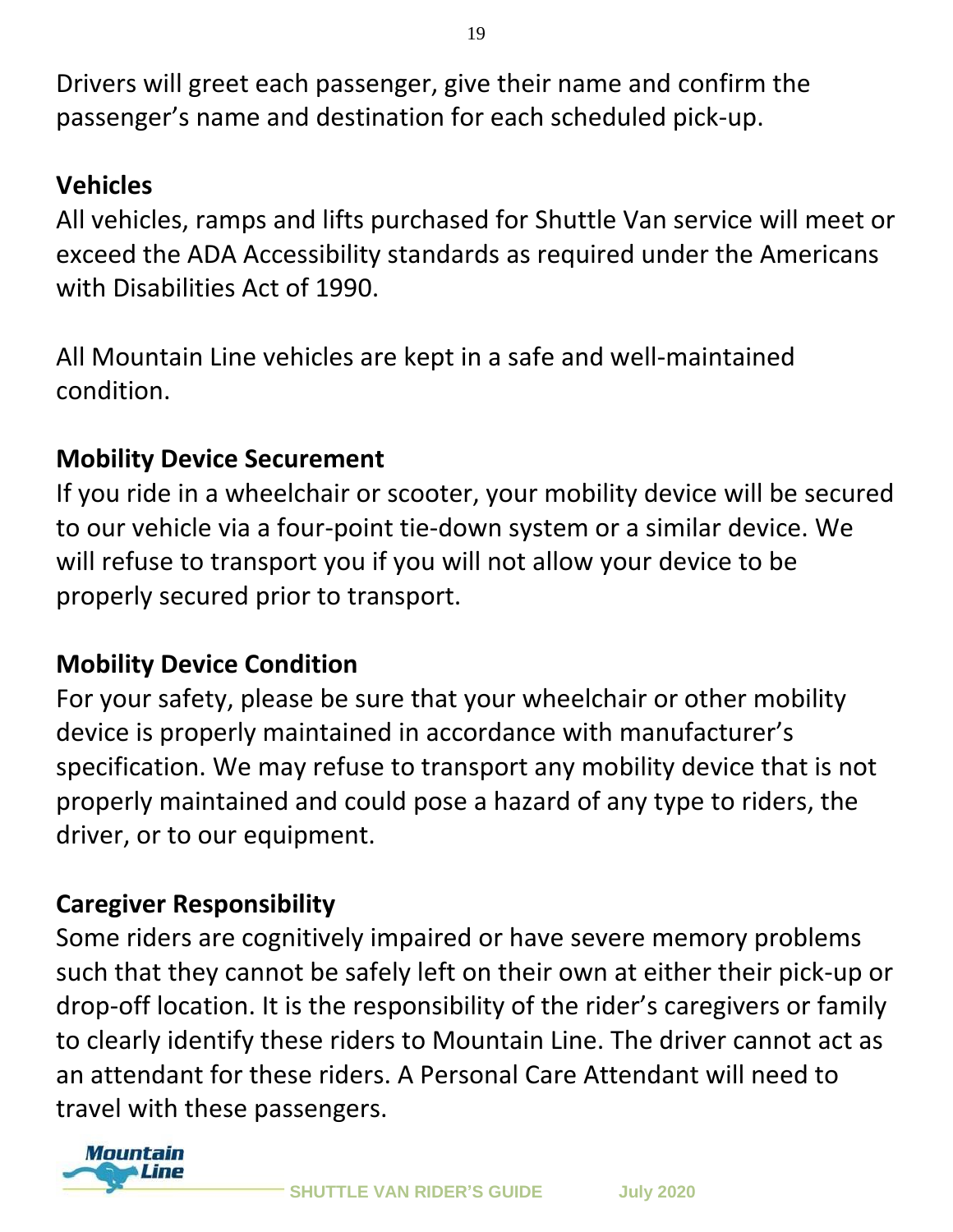Cognitively impaired riders will be allowed to travel without an attendant only as long as they exhibit safe behavior while on board the vehicle and are able to be left alone at their destination. If Mountain Line encounters absences of an attendant or caregiver, service to the rider may be suspended and the situation reported to Adult Protective Services.

#### **Distracting / Disruptive Behavior**

To ensure that your ride experience is as enjoyable and safe as possible refrain from distracting the driver while they are operating the vehicle. Even engaging in conversation with the driver while they are operating the vehicle may be distracting; consequently, be understanding if your driver asks you to refrain from engaging them in conversation during your trip.

Disruptive behavior such as screaming, yelling, banging on any surface of the vehicle and loud cell phone conversations are also not acceptable on board a Mountain Line vehicle. Dangerous behavior and physical or verbal abuse are also prohibited.

**Dangerous behavior** is defined as any threat or action that could cause direct or indirect physical harm to the driver, vehicle or other passenger(s).

**Physical abuse** is defined as any action that may cause direct or indirect physical harm to a passenger, driver, or Mountain Line staff.

The penalty for a proven incident of dangerous behavior or physical abuse will be determined by Mountain Line. The penalty will range from a warning letter to *permanent* suspension from the Mountain Line Shuttle Van program.

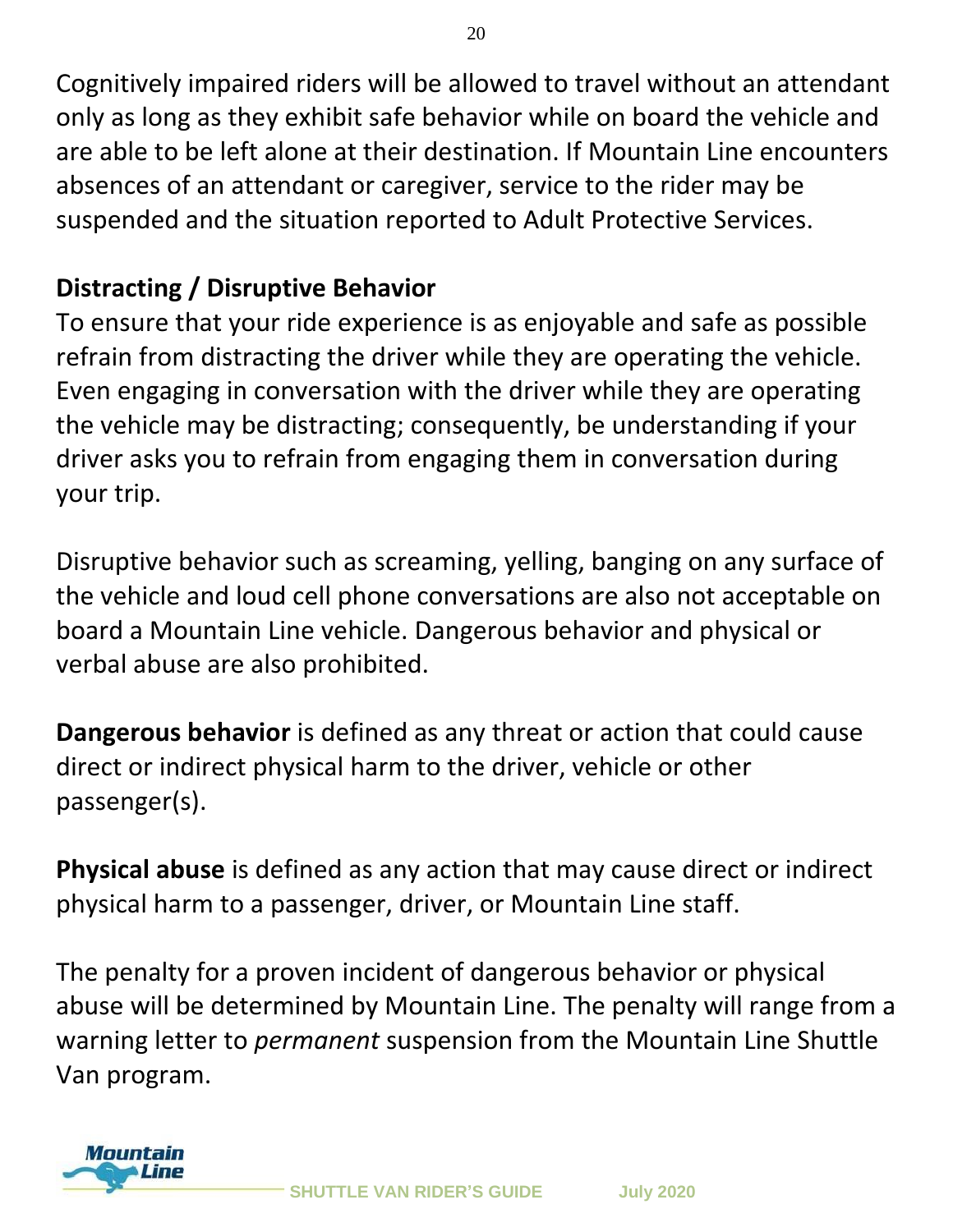**Verbal abuse** is defined as any oral presentation that is offensive to a passenger, driver, or Mountain Line staff. The penalty for a proven incident of verbal abuse will be determined by Mountain Line. The penalty will range from a warning letter to *temporary* suspension from the Mountain Line Shuttle Van program.

#### **Disciplinary Process**

Our disciplinary process progresses from warnings to suspension. Typically, a rider is first warned by a telephone call from Mountain Line. If the behavior or action continues, the rider will receive a written warning with an explanation of the violation. Finally, if the behavior continues unchanged, Mountain Line will notify the rider of a pending suspension. Any step in this process may be bypassed should the behavior warrant doing so. For instance, suspensions can be immediate when the behavior is illegal or potentially compromises the safety of our driver, other riders, or our equipment.

#### **Bathroom Accidents**

Many of us have had times in our lives where we became ill in public. At Mountain Line, we realize this kind of thing happens. Should it happen to you on board the vehicle, please discretely notify the driver of the situation so that they can make arrangements to get you home quickly and return the vehicle to a clean state.

However, consistent problems of this nature cannot be accepted. If this should happen to you, Mountain Line will suggest steps be taken to control the situation.

Mountain Line vehicles are not permitted to make stops along your scheduled route of travel to allow you to use a restroom. Please take

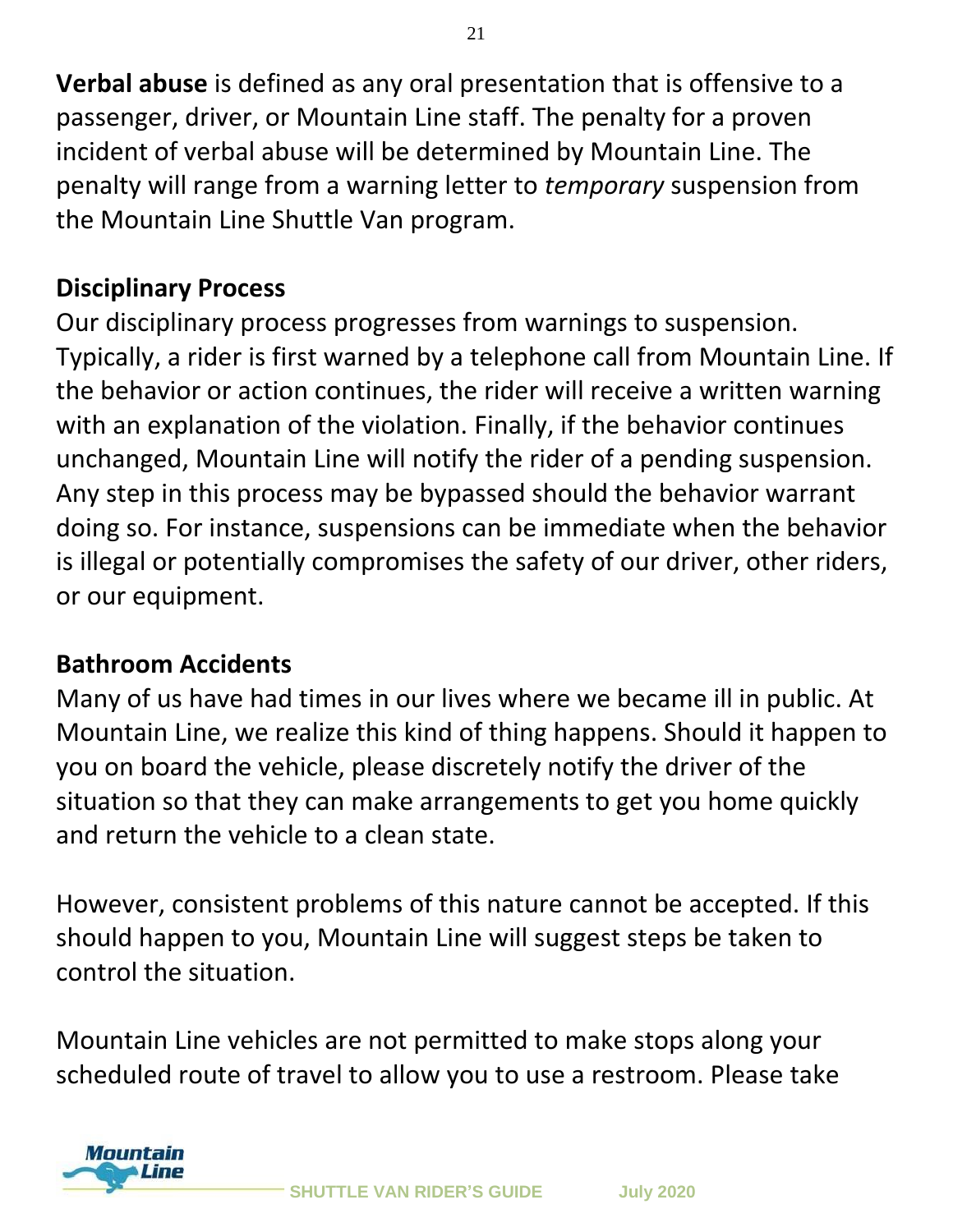proper precautions prior to departure to ensure you will be able to make your entire trip without incident.

### No Show Policy

Mountain Line Shuttle Van has a "No Show" policy. No-shows increase Mountain Line's operational costs, waste taxpayer funds, and cause an inconvenience to passengers who are riding the van or who wanted to but were unable to book a trip during the time of the no-show. An unchecked pattern of no-shows encourages waste and mistreatment of the service and passengers. Therefore, it is important to identify those passengers who have developed a pattern and practice of accumulating no-shows.

#### **You will be considered a "No Show" if:**

- 1. You are not ready or available to take your scheduled trip.
- 2. You cancel a trip on the day it was scheduled or after 4:30 p.m. on the business day prior to the scheduled trip(s).
- 3. You do not come to the curb (or door as arranged) within 5 minutes of the scheduled time.
- 4. You delay the vehicles's departure when you cannot be left unattended and no one is at the drop off location to receive you.
- 5. If you arrive for your ride as the driver is leaving curbside, you may be transported if the operator determines it is timely and safe to do so, but you will be charged with a "No Show" for creating delays and to discourage further late arrivals.

**You will receive a "No Show" for all missed rides except those that are canceled by 4:30 p.m. the day before the scheduled ride.**

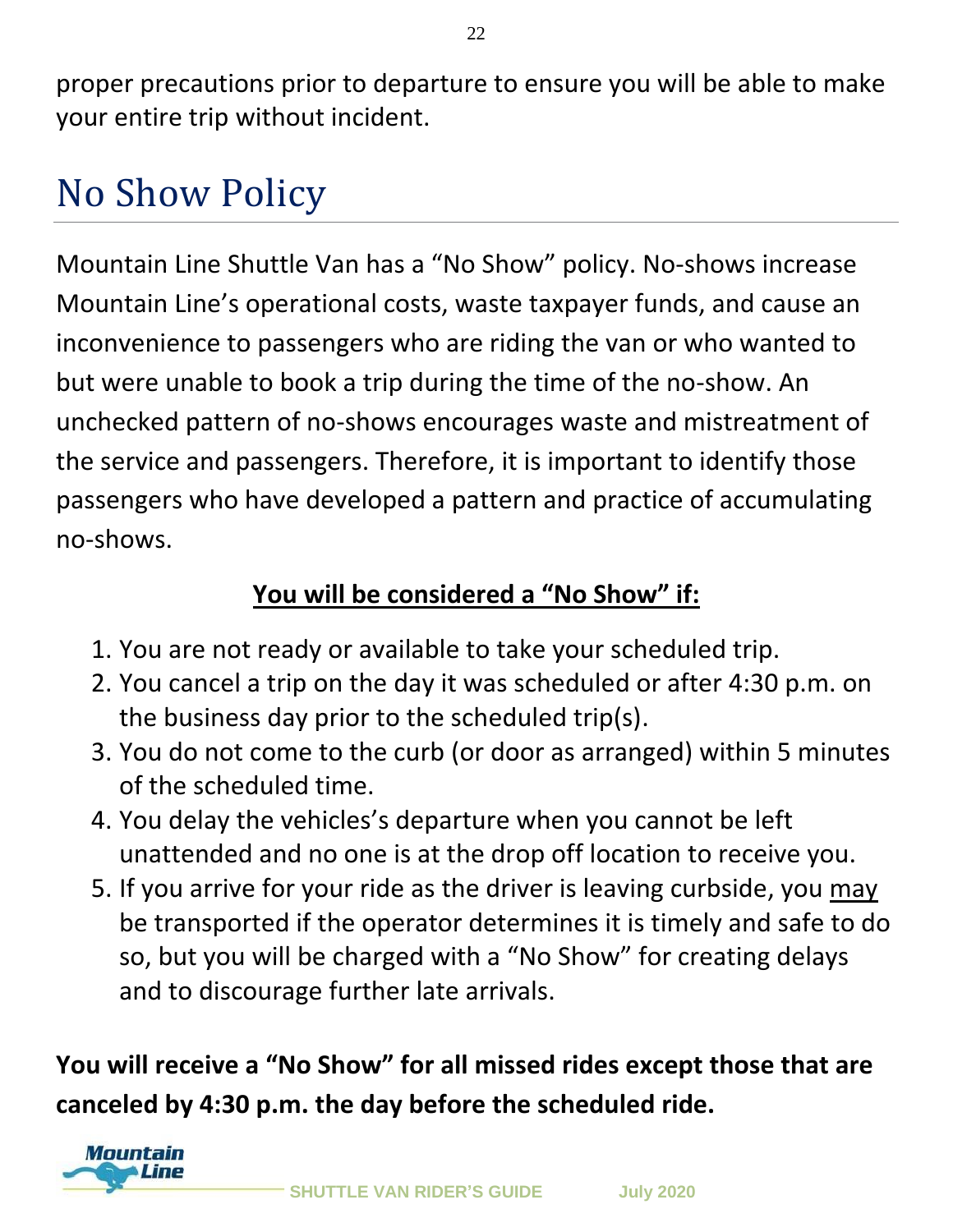| <b>Number Of</b><br>"No Shows" | <b>Within This Timeframe</b> | <b>Will Result In</b> |
|--------------------------------|------------------------------|-----------------------|
|                                | 30 Days                      | <b>Warning Letter</b> |
|                                | 30 Days                      | 10 Day Suspension of  |
|                                |                              | Service               |
| 6+                             | 30 Days                      | 30 Day Suspension of  |
|                                |                              | Service               |

#### NO SHOW PENALTY CHART

23

Operators are required to wait a maximum of (5) five minutes. They are required to radio Mountain Line's Shuttle Van scheduler to report any noshow passengers so it may be witnessed and recorded in the passenger's file.

Mountain Line schedules pick-up and return trips **separately** and assumes all scheduled return trips are needed unless notice is given by the passenger or their representative. If your pick-up trip is a no-show, Mountain Line will NOT automatically cancel your return trip. It's possible to have two (2) "No Shows" recorded if you no-show for both the pick-up and return trips.

The passenger or the passenger's personal representative will be notified in writing of violations resulting in service privilege suspensions and the passenger's right to appeal.

The passenger has 10 days to notify Mountain Line of their intention to appeal. Passengers will be given a 10-day notice in writing of any pending suspension of privileges. Upon request, suspension of service privileges may be postponed, pending completion of the appeals process.

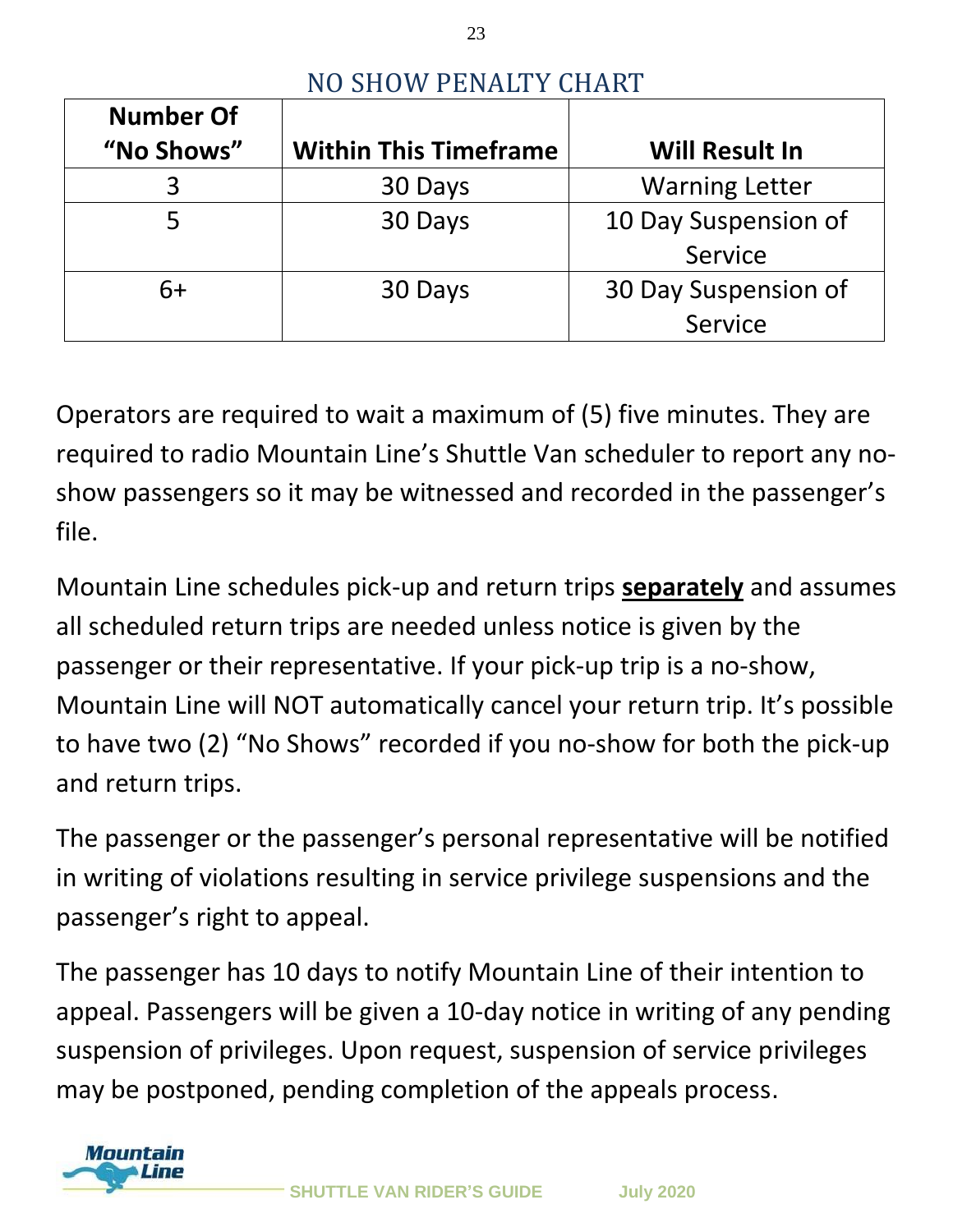### Appeals

If you are determined to be ineligible for Shuttle Van service, or you are a client of Mountain Line Shuttle Van with existing service who has been suspended, you have access to an appeals process.

All requests for an appeal must be received in writing by Mountain Line Shuttle Van within 10 days of issuance of the notification of penalty or service suspension, or within 60 days of determination of conditional eligibility or denial of eligibility.

Your written appeal must include:

- 1. Date
- 2. Name
- 3. Address
- 4. Contact number
- 5. The reason given to you for your suspension / denial of service
- 6. Why you are appealing that decision
- 7. Date of suspension / denial
- 8. Signature

Written appeals should be addressed to:

Mountain Line Attn: Shuttle Van Eligibility 1221 Shakespeare Missoula, MT 59802

If you are an existing client of Mountain Line Shuttle Van who has been suspended for violation of the "no show" policy and you choose to

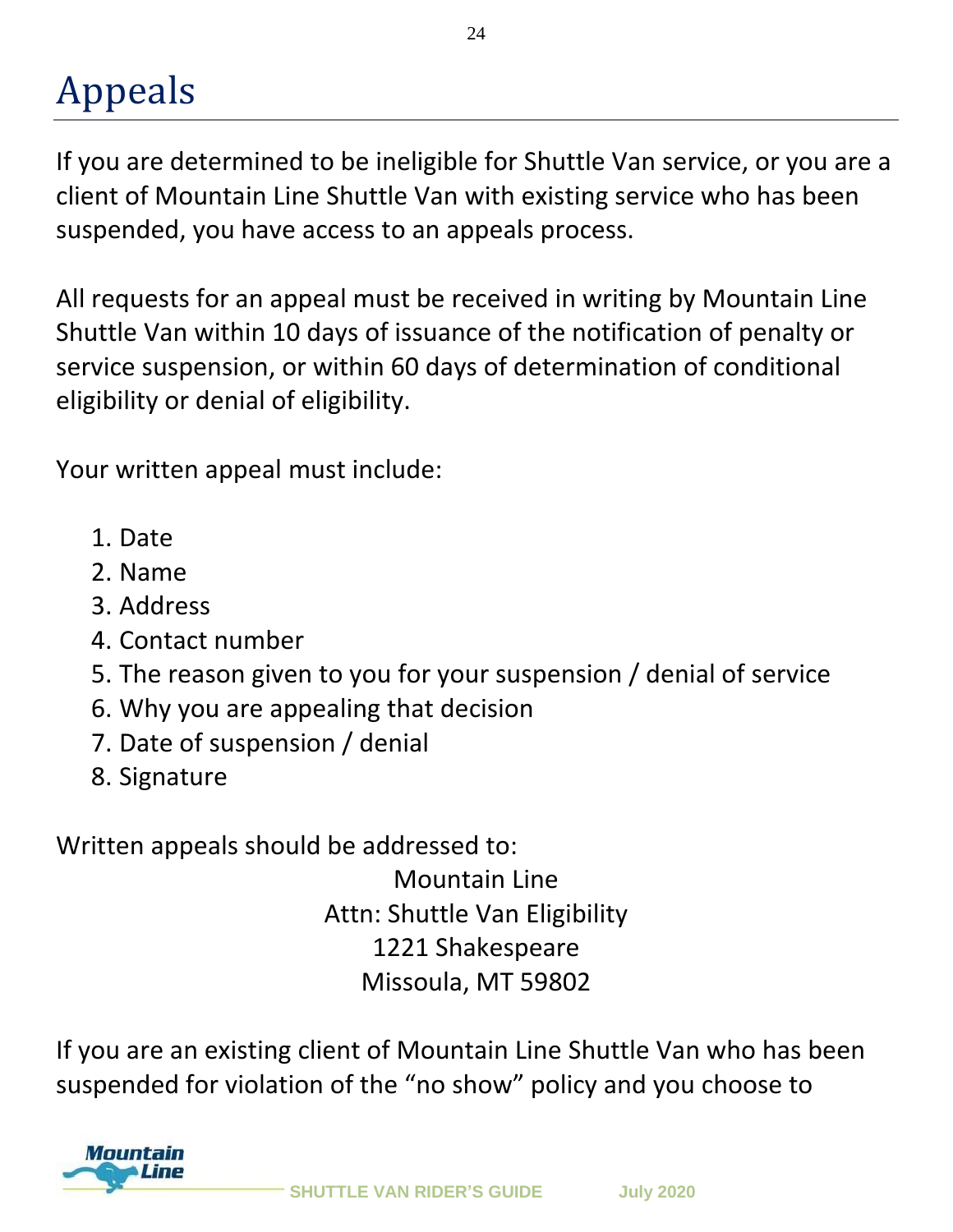appeal, your eligibility will continue until your appeal is heard by a review panel and a determination is reached to uphold or overturn the suspension.

A copy of the appeals process can be obtained by contacting Mountain Line.

### Customer Comment Procedure

Your feedback is appreciated. Comments or complaints may be made directly to Mountain Line by:

> Phone: (406)721-2848 Email: info@mountainline.com Mail: Mountain Line Shuttle Van 1221 Shakespeare Missoula, MT 59802

### Other Policies

#### **Animals on Board**  *Service Animals*

A service animal is defined by the ADA as an animal that is individually trained to perform tasks for people with disabilities, such as guiding people who are blind or who have low vision, alerting people who are deaf, pulling wheelchairs, alerting a person who is having a seizure, or performing other special tasks. Service animals are working animals and not pets.

The work or task an animal has been trained to provide must be directly related to the person's disability. Animals whose sole function is to

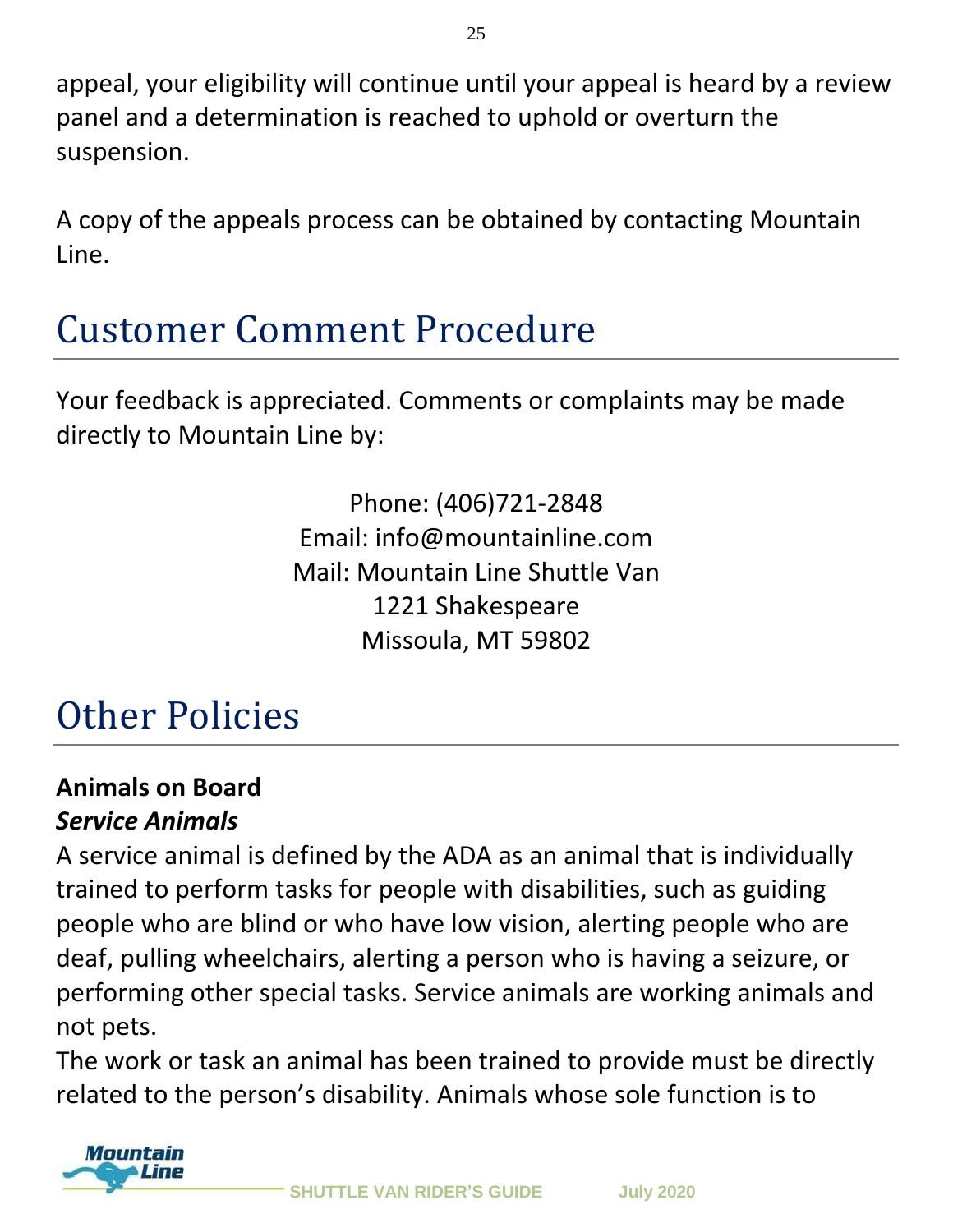provide comfort or emotional support do not qualify as service animals under the ADA.

Be prepared to indicate if the animal is required because of a disability and what task the animal has been trained to perform.

When scheduling a trip with Mountain Line Shuttle Van, advise the scheduler that a service animal will be riding. Service animals are not required to have special ID cards or harnesses but must be under the control of their owner at all times while in the vehicle. It cannot wander around at will and it will be removed if showing signs of aggression or disruptive behavior, i.e., growling, snarling, or biting. Service animals must be housebroken.

In the interest of safety for you and your service animal, Mountain Line asks that if you need to board the vehicle using the lift that your animal be boarded via the passenger door. This is to keep from having their tails, paws, head, or equipment from catching in the lift mechanism and to ensure ample room for you to ride up the lift.

#### *Pet Policy*

Pets can be transported in a carrier provided that the carrier fits on your lap or under your seat and the animal and carrier together are under 20 lbs. Service animals are excluded from this policy (see "Service Animals" above). Pets must remain in the carrier for the entirety of the trip. Pets are to refrain from barking, showing signs of aggression, or going to the bathroom on board the vehicle.

#### **Lost and Found**

Passengers are responsible, and Mountain Line accepts no responsibility, for personal items left on a vehicle. Passengers may call Mountain Line

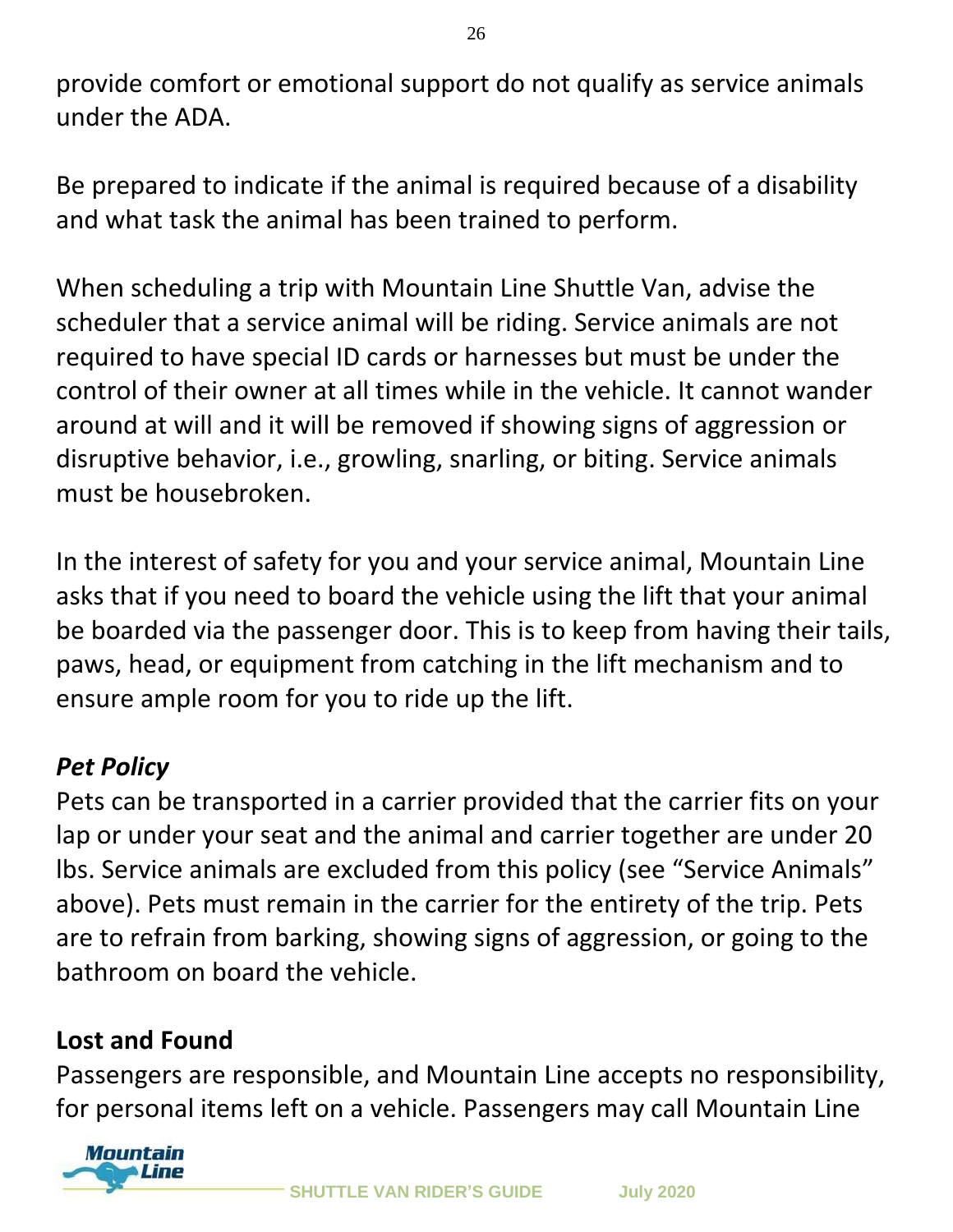Lost and Found at (406)721-3333, to find out about any personal items they may have left on the vehicle. If recovered, Mountain Line will hold personal items for 30 days prior to disposal.

#### **Packages**

Passengers are advised to limit their carry-on bags or packages to what can be carried onto the bus in one trip, with each package no heavier than 20 pounds. One small personal shopping cart is allowed. Packages or parcels may not obstruct aisles or prevent seats from being used.

#### **Eating, Drinking and Smoking**

Mountain Line Code of Conduct requires that passengers refrain from eating, drinking, and smoking while on the vehicle.

Exception: Passengers who have a medical condition which requires the intake of food or drink (i.e. diabetics) may eat or drink on board the vehicle if doing so is required to help prevent the onset of a serious medical condition.

Inhalation of medical cannabis on board the bus is prohibited by federal law.

#### **Strong Scents**

Passengers are requested not to wear strongly scented personal care products while on board. This helps to ensure that vans are accessible for passengers with chemical sensitivity or environmental illness.

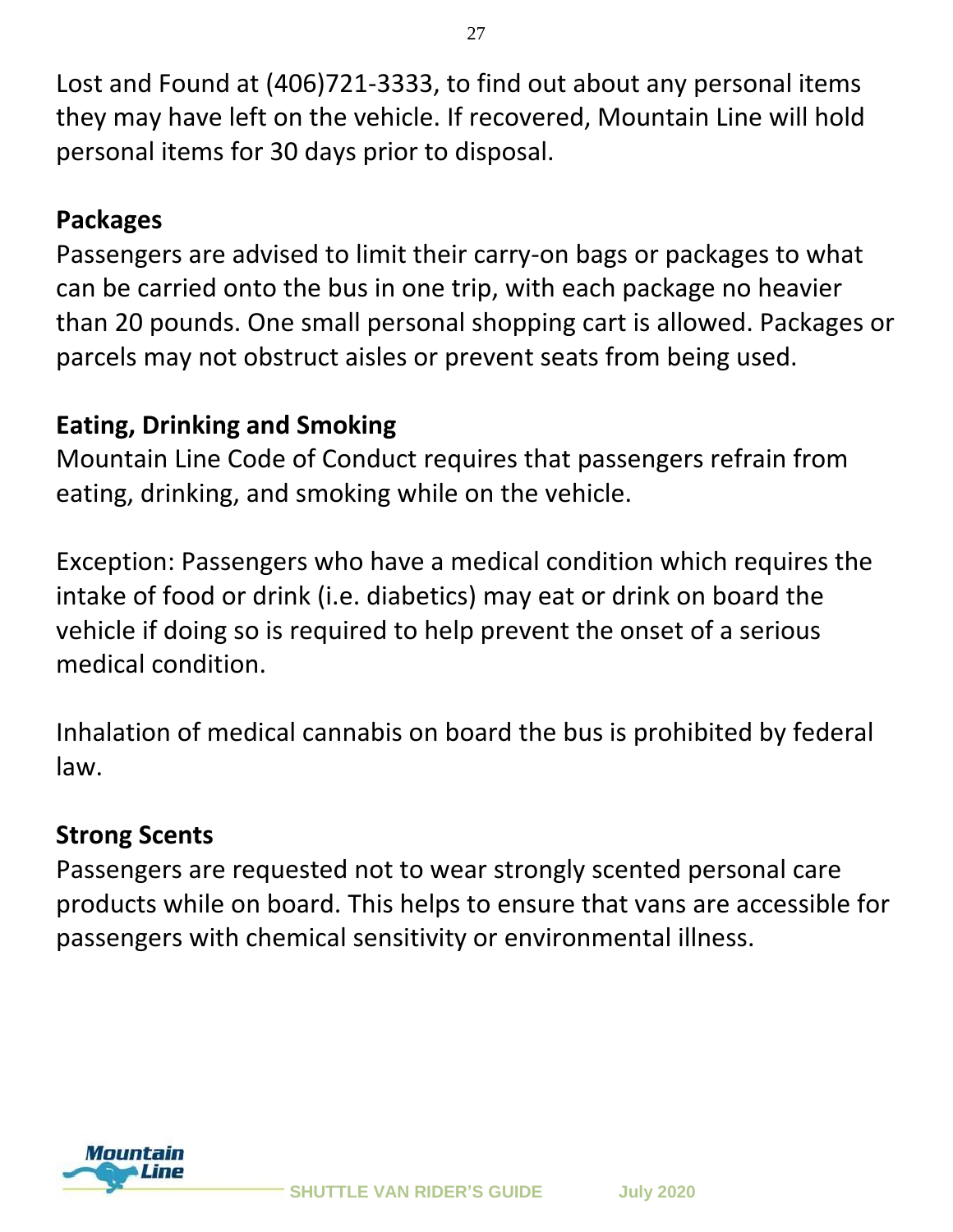### Appendix A: Other Services

#### **All fixed-route buses accommodate seniors and passengers with disabilities.**

Mountain Line's entire fleet is 100 percent accessible and complies with the Americans with Disabilities Act (ADA). Mountain Line vehicles are equipped with wheel chair accessible ramps / lifts and offer priority seating for seniors and persons with disabilities. Mountain Line operators are trained to provide necessary, but limited assistance to persons traveling in mobility devices. Major stops, intersections and destination information are announced to assist with passenger orientation and all buses are equipped with a "kneeler" system to lower the bus for easier entry and exit. Yellow safety lines and tactile warning strips are also provided in an effort to allow many seniors and persons with disabilities to use the regular fixed-route bus service.

The cost to provide the Missoula community with curb-to-curb service is significantly higher than the fixed-route service. We encourage you to consider fixed route. Below are some advantages of fixed-route service over Shuttle Van that attract many seniors.

- Reservations and negotiating trip times are not required.
- You can travel when you want to.
- Fixed-route buses provide access to all major shopping and medical facilities.
- All buses have ramps or lifts similar to the smaller Paratransit vehicles, which provide easy access for wheel chairs, walkers etc.
- Each fixed-route bus has designated areas for seniors and persons with disabilities.

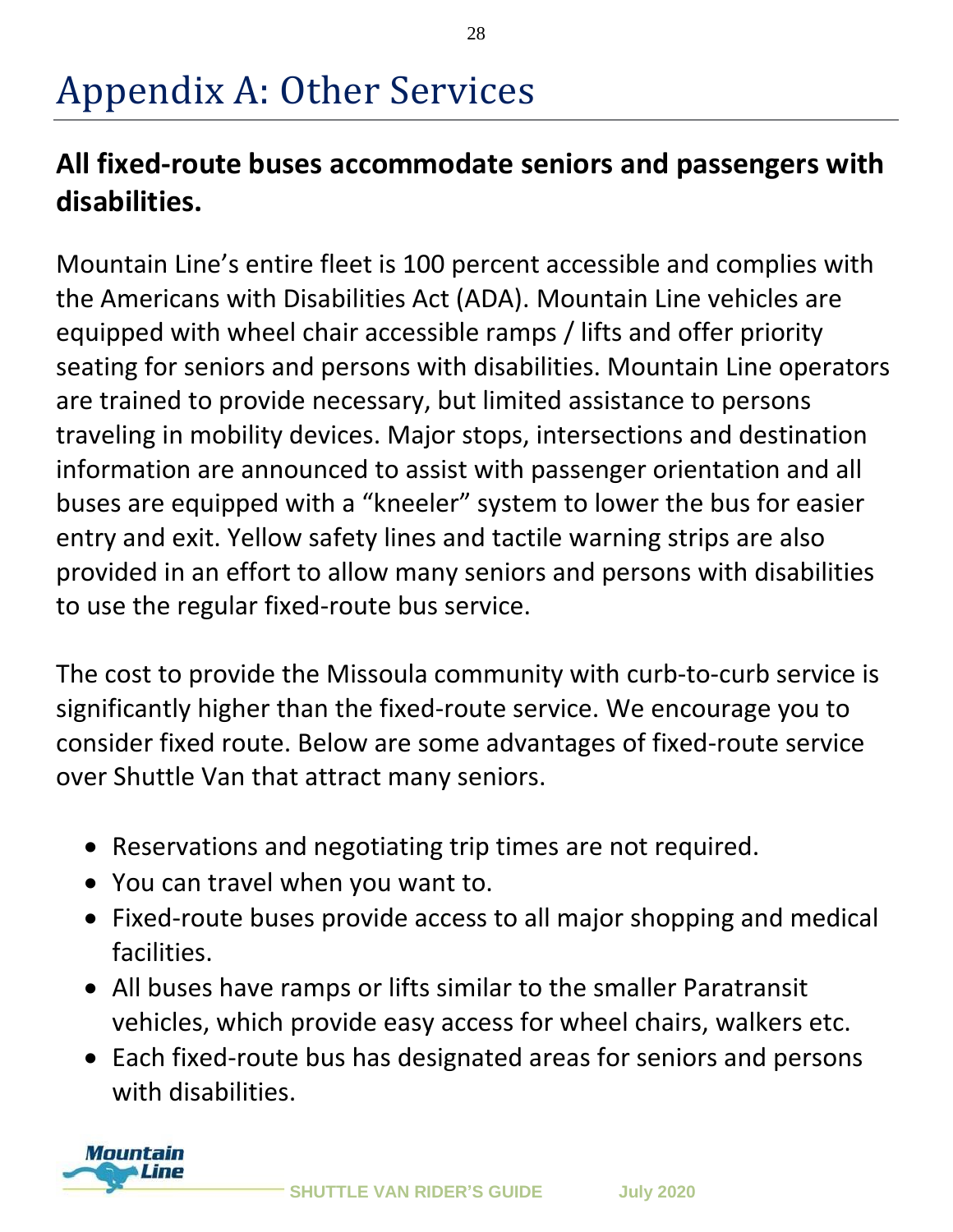- Each bus is equipped with kneeling systems, voice announcement, tactile signal strips, and non-slip flooring.
- Operators are trained to secure your mobility device and provide a comparable level of service to what you would receive on curb-tocurb Shuttle Van.

#### **Other Transportation Providers**

Montana Medicab (406) 327-1510

Yellow Cab (406) 543-6644

The Green Taxi (406) 728-8294

### Appendix B: Glossary of Terms

- **Accessible –** a vehicle that is equipped with a lift or ramp to allow passengers with a disability (with or without a mobility device) to board and deboard with minimal effort. All Mountain Line vehicles are accessible and equipped with securement devices for wheel chairs.
- **Americans with Disabilities Act (ADA) –** enacted in 1990 this law requires that all transit systems allow persons with disabilities equal access to fixed route buses and requires that Paratransit service be available only for persons with disabilities who have been determined eligible and who are unable to use fixed route buses.



**SHUTTLE VAN RIDER'S GUIDE July 2020**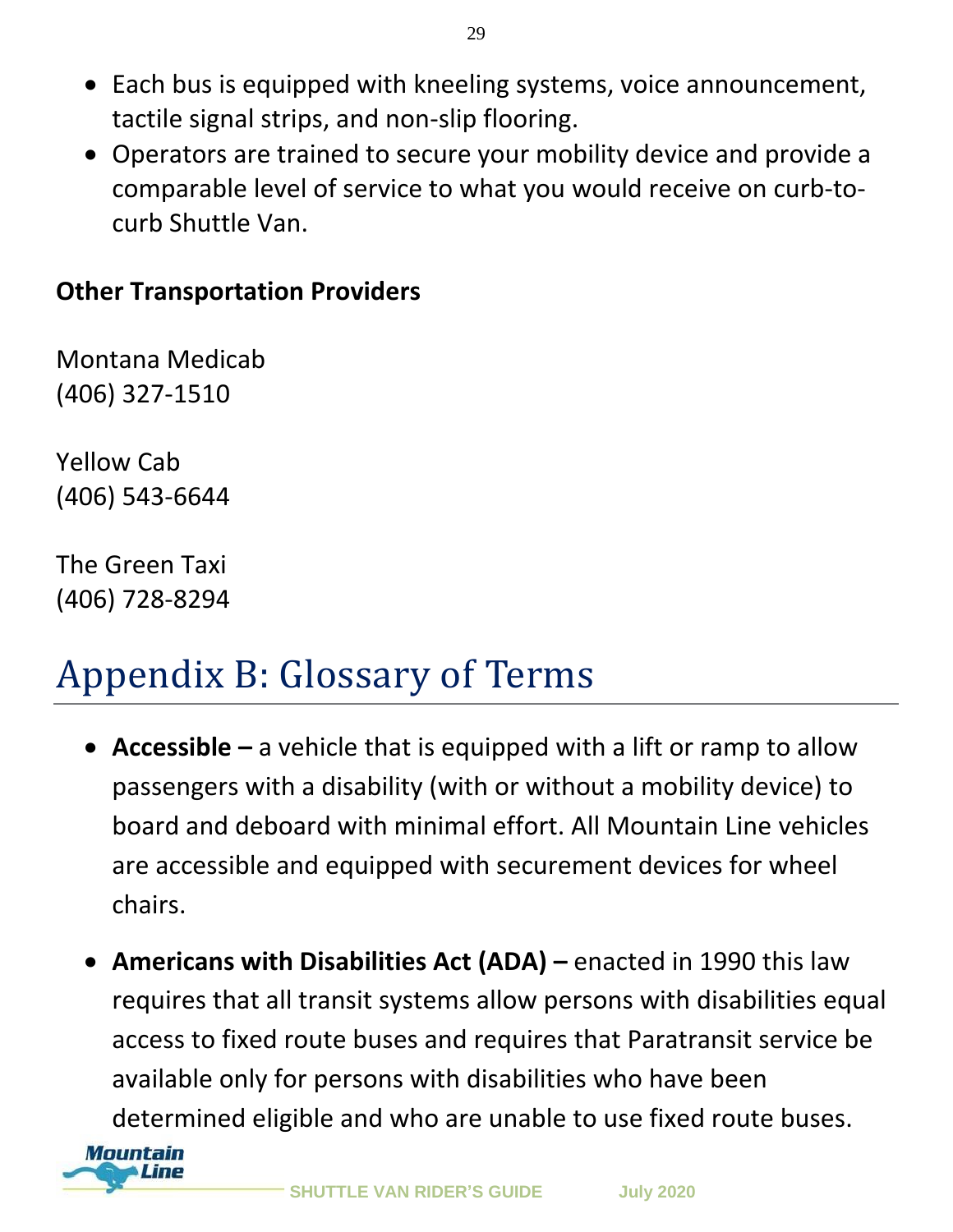- **Appeal –** process which allows a Shuttle Van applicant to challenge their eligibility determination or a Shuttle Van passenger to challenge a suspension for violating Mountain Line policy.
- **Chronic Abuse –** a repeated, continuing pattern of abuse of Mountain Line's Shuttle Van policies and procedures.
- **Client –** Mountain Line Shuttle Van passenger
- **Cognitive Ability –** ability to process information and make rational decisions.
- **Companion –** person accompanying a Shuttle Van passenger.
- **Denied –** declined, not approved, ineligible.
- **Disability –** professionally diagnosed condition which limits ability of an individual.
- **Drop-Off Time –** time scheduled for Shuttle Van passenger to arrive at their destination. This time varies with circumstances. Passengers are encouraged to allow for drop-off time delays by allowing extra time when requesting their trips.
- **Environment –** conditions that impact the ability of individuals to function, such as steps, steep hills, incomplete sidewalks, etc.
- **Fixed-Route Service –** buses that serve marked bus stop locations and operate on a specific time schedule, traveling a set route each day without variation.
- **Mobility Device –** a mechanical device used to assist a person with a

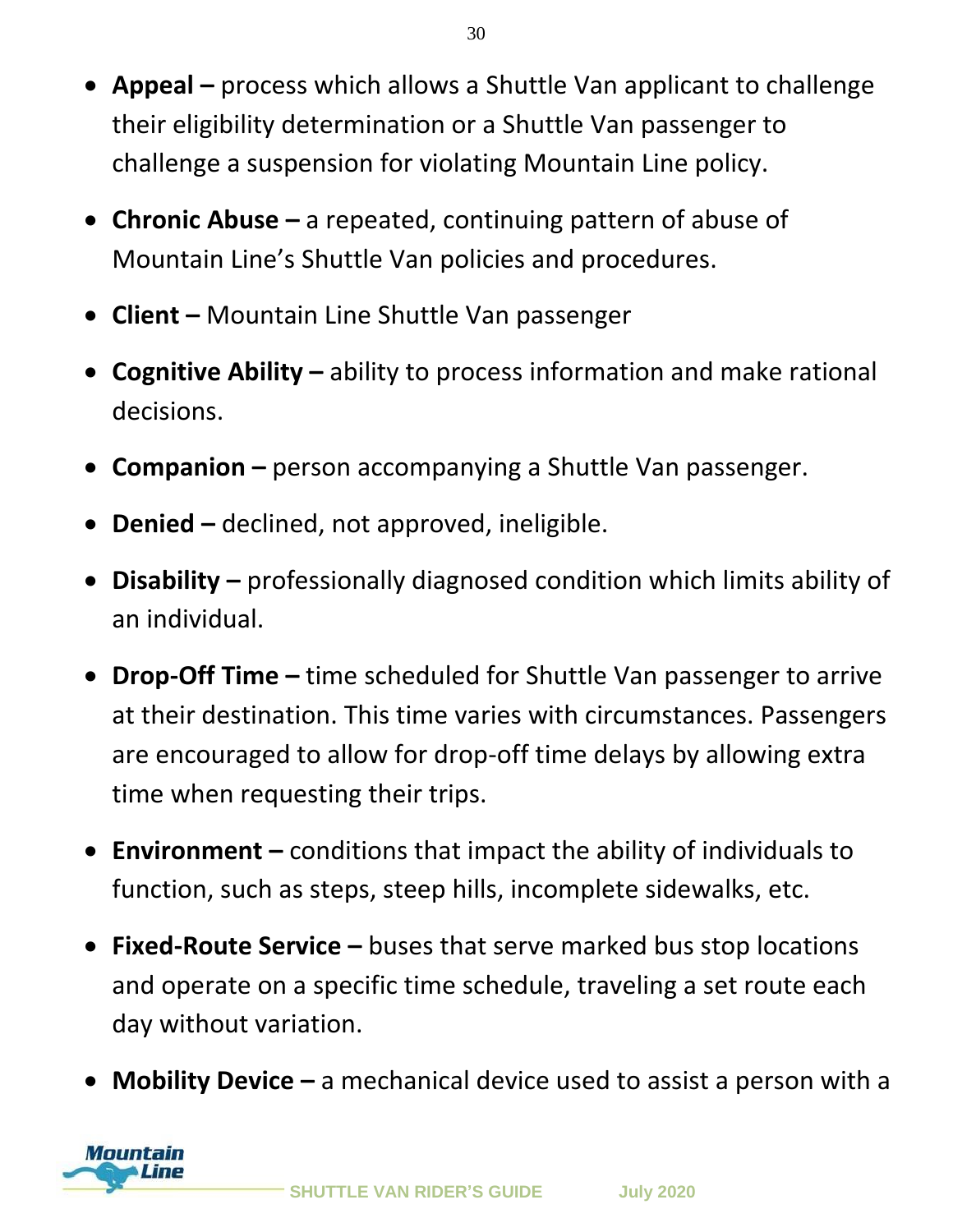disability to travel. Examples include walkers, wheel chairs and scooters.

- **No Show –** term describing a missed trip. The "No Show" may be caused by the failure to cancel a scheduled trip by 4:30 p.m. the day before the trip, the person not being there to receive the ride, or the person not being ready at the appointed time.
- **Personal Care Attendants –** also referred to as PCAs, these individuals are in the employ of the passenger to provide assistance. Notice that a PCA's assistance will be required should be provided to Mountain Line by the applicant when applying for Shuttle Van eligibility. PCAs should be used for assisting a disabled passenger from the curb to a destination or for carrying packages etc.
- **Phone Number On File**  the number the driver will call when they arrive at a location to pick you up. This will be the primary number on file. We will not call multiple numbers.
- **Pick-Up Time –** estimated time a Shuttle Van bus will arrive to pick up a passenger for a scheduled trip. Pick-up times can vary depending upon other scheduled trips. Shuttle Van passengers are required to be ready at the start of their 30-minute window.
- **Enhanced Service –** provides an enhanced ride service for passengers needing additional assistance. Examples of Enhanced Service may include: door-to-door (as opposed to curb-to-curb) service or assistance with packages. When scheduling a trip, passengers must specify the need for Enhanced Service so that time can be scheduled to accommodate.

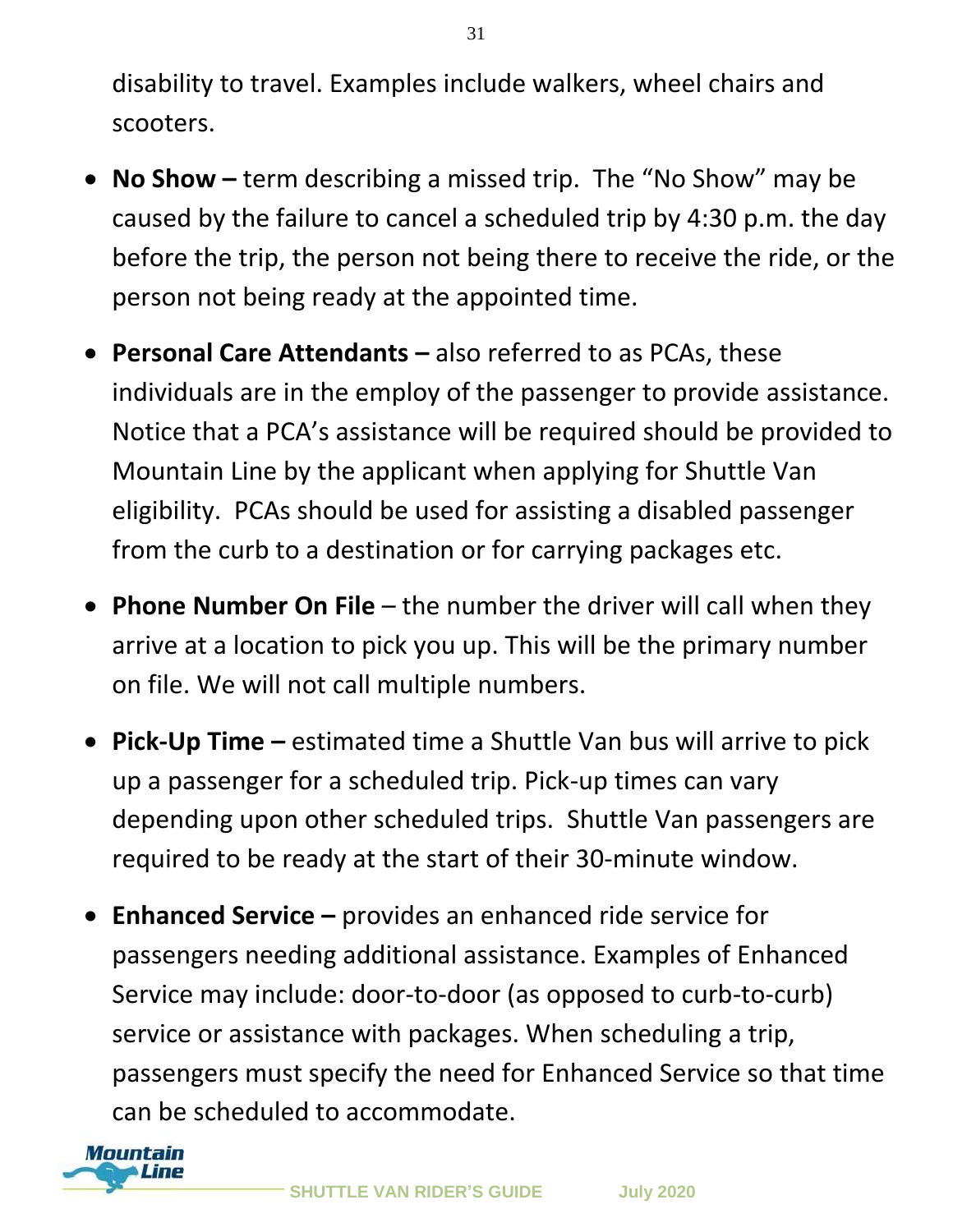- **Scheduled Trip Time –** trip times requested by Shuttle Van passengers are by advance appointment only, and scheduled by computer. Mountain Line drivers make every effort to maintain their schedules, however a variety of things outside their control can result in them being early or late for appointments. Shuttle Van passengers are encouraged to consider the possibility of delays when scheduling their appointments. Passenger patience is appreciated.
- **Secured –** not mobile, fastened down, prevented from moving.
- **Shuttle Van** provides transportation for seniors who are not eligible for ADA Paratransit Service. This is also a reservation service that will be provided as available, during prescheduled days and time periods within Mountain Line service area. This service can be used by individuals who receive seasonal eligibility. For example, it is possible to be eligible for ADA Paratransit in the winter and able to use regular bus service or the Shuttle Van service in the summer.
- **Service Animal –** an animal that has been trained for a specific task to provide assistance to a person with a disability.
- **Shared Ride Service –** like the regular fixed-route bus system, Shuttle Van passengers share vehicles with a variety of other passengers going to different destinations at different times. Passengers are boarded and deboarded in an order determined most efficient by the Shuttle Van driver or scheduler. Shuttle Van riders may have to ride to other destinations before reaching theirs.
- **Suspension of Service –** a temporary or permanent interruption of Mountain **ALine**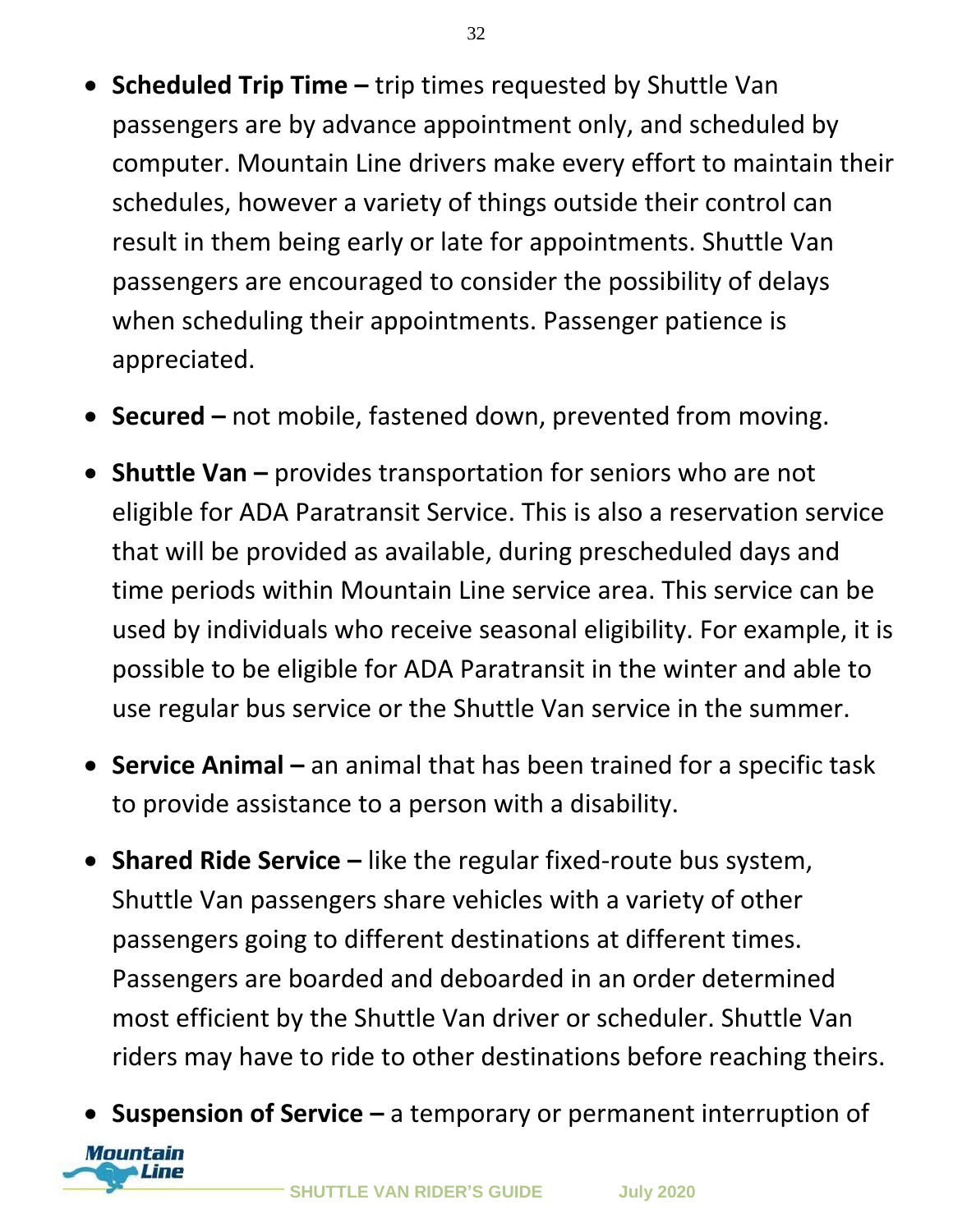Shuttle Van services caused by serious or chronic abuse of Mountain Lines policies and procedures.

33

- **Time Window**  A 30-minute period of time in which your vehicle may arrive. You must be ready for transport at the beginning of this window.
- **Trip –** one way transport of a person to a single destination.
- **Voicemail –** answering machine.
- **Wheel Chair –** mobility aid belonging to any class of three or morewheeled devices, usable indoors and outdoors, designed for and operated by individuals with mobility impairments. May be operated manually or powered. Mountain Line may not be able to transport mobility devices that exceed the capacity of our equipment.

### Appendix C: Title VI

#### **Mountain Line's Title VI Policy Statement**

Mountain Line grants all citizens equal access to its transportation services. Mountain Line is committed to ensuring that no person is excluded from participation in, or denied the benefits of its services on the basis of race, color or national origin as protected by Title VI of the Civil Rights Act of 1964, as amended ("Title VI").

Members of the public can request additional information on Mountain Line's nondiscrimination obligations or a copy of "Mountain Line Title VI Policy Statement" by contacting:

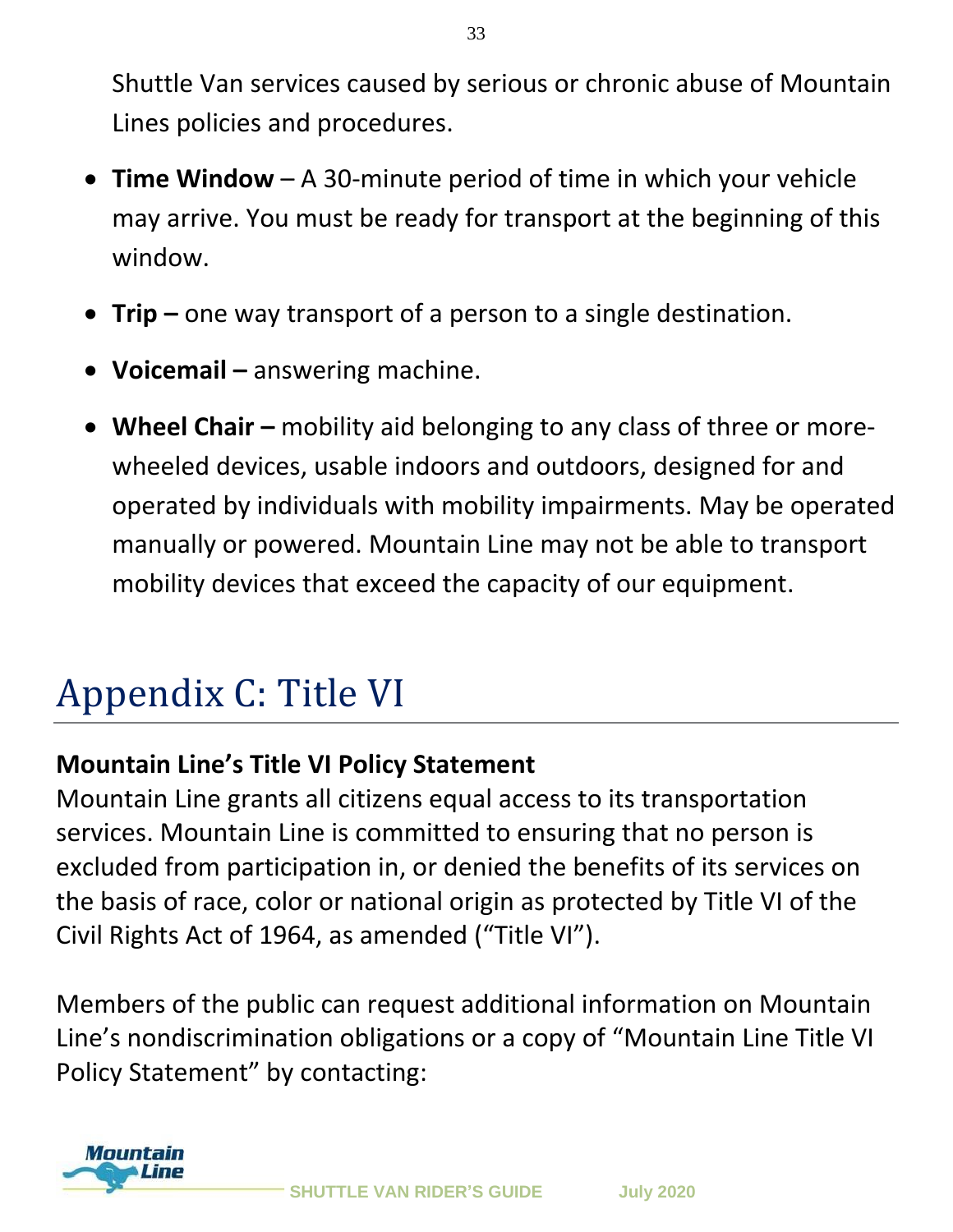EEO Officer Mountain line 1221 Shakespeare Missoula, MT 59802 (406) 534-8386

### Appendix D: Rider & Driver Responsibilities

#### **Rider Responsibilities:**

- Carefully read all Rider's Guide materials.
- Follow all rules and regulations set forth in this Rider's Guide.
- Make ride reservations at least one [1] day in advance.
- Avoid no-shows and late or repeated cancellation of reservations.
- Be at the designated pick-up location on time and provide entry for the vehicle if you live in a gated community or have special access requirements.
- Board the vehicle promptly, remain seated once on board, wear your seat belt, and keep arms, legs, and head inside the vehicle.
- If the vehicle has not arrived by the end of the scheduled pick-up window, call Mountain Line at (406) 721-2848.
- Call to cancel an unneeded ride as soon as possible to avoid a "noshow."
- Wear seat belts at all times during transport.
- Avoid distracting the driver or annoying other passengers with inappropriate behavior.
- Maintain wheelchairs or other mobility aids in safe operating condition according to manufacturer's specifications.
- Expect "shared-ride" service. Others may be picked up after you, and / or dropped off before you reach your destination.
- Maintain acceptable standards of personal hygiene; please refrain

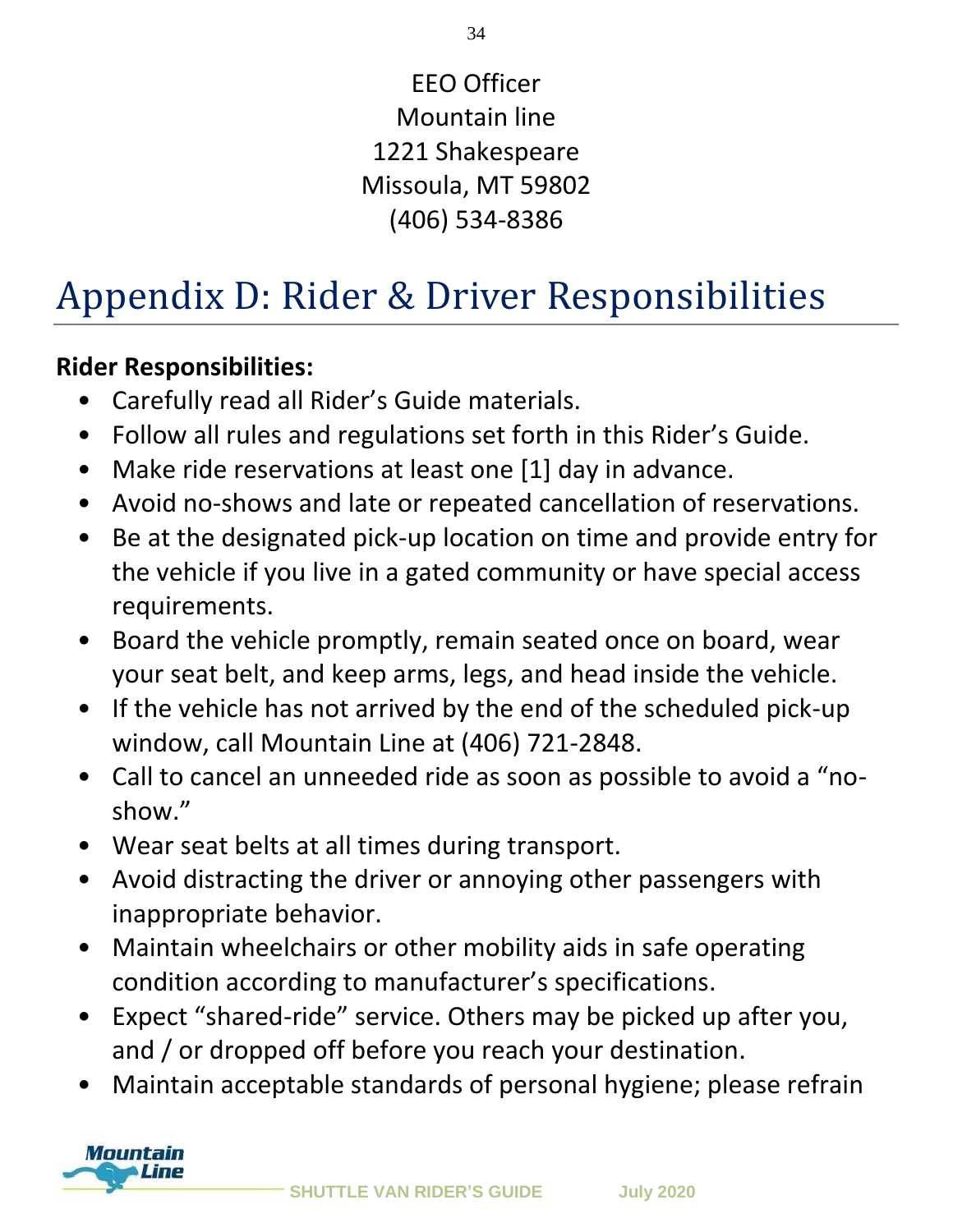from using scented products as they can bother other chemicallysensitive riders.

- Follow these common rules of courtesy:
	- o No eating, drinking, or smoking on board the vehicle.
	- o No riding under the influence of alcohol or illegal drugs.
	- $\circ$  No littering in the vehicle.
	- o No sound-generating equipment (i.e. phones, MP3 Players, iPods, radios, etc.) may be played aloud on board the vehicle (use with headphones is acceptable).

#### **Driver Responsibilities**

Drivers must:

- Be courteous at all times.
- Call upon arrival.
- Get out of the vehicle, greet and assist you with boarding.
- Adhere to the same standards of common courtesy and personal hygiene as those required of riders.
- Be in proper uniform.
- Visibly display a proper ID badge.
- Carry only the riders assigned to them, along with attendants and companions, who have reservations.
- Go only to the destinations listed on the manifest or as notified by their dispatcher.
- For safety reasons, maintain "line-of-sight" of vehicle.
- Keep to the assigned service schedule for the convenience of all riders.
- Provide reasonable assistance to riders entering or leaving the vehicle.
- Driver cannot use personal cell phones or other personal electronic devices, or play loud music while driving.
- Operate the vehicle and lift in a safe manner and safely secure

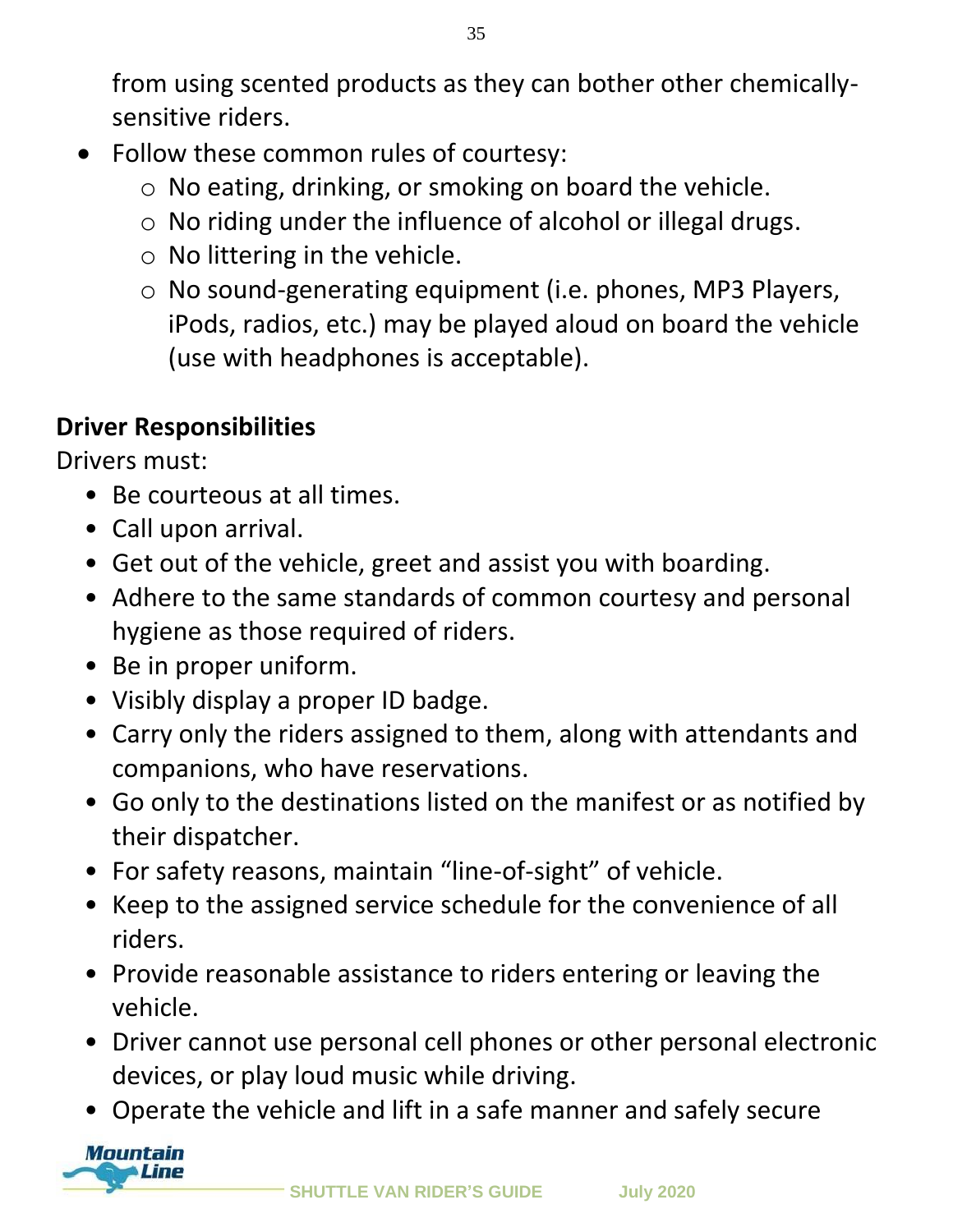wheelchairs on the vehicle.

- Assist passengers to and from the main door of their origin and destination when requested and only if safe to do so and within lineof-sight of the vehicle.
- "Assistance" includes, but is not limited, to:
	- o Offering ambulatory passengers a steadying arm or other appropriate assistance when walking or using stairs.
	- o Helping persons in wheelchairs maneuver onto standard ramps to and from the main door of their origin and destination (if safe to do so and while remaining in the line-of-sight of their vehicle).
	- o Carrying packages that comply with Mountain Line's policy for items on board the vehicle.

#### **Drivers Are Not Permitted to:**

- Lift or carry passengers.
- Enter the residence of a rider.
- Perform any personal care assistance for any rider, such as assisting with dressing.
- Retrieve anything from a passenger's pocket, purse or bags.
- Wait for a passenger to make a stop to conduct business, such as at an ATM / cash machine, pharmacy, or store.
- Assist a passenger beyond the exterior door of a public building or beyond the front door of a private residence.
- Accept tips or any other gratuities.
- Perform errands for riders such as picking up prescriptions or groceries.
- Take information from the rider about cancellations or changes in reservations.
- Secure child safety systems in the vehicle or children into such systems.

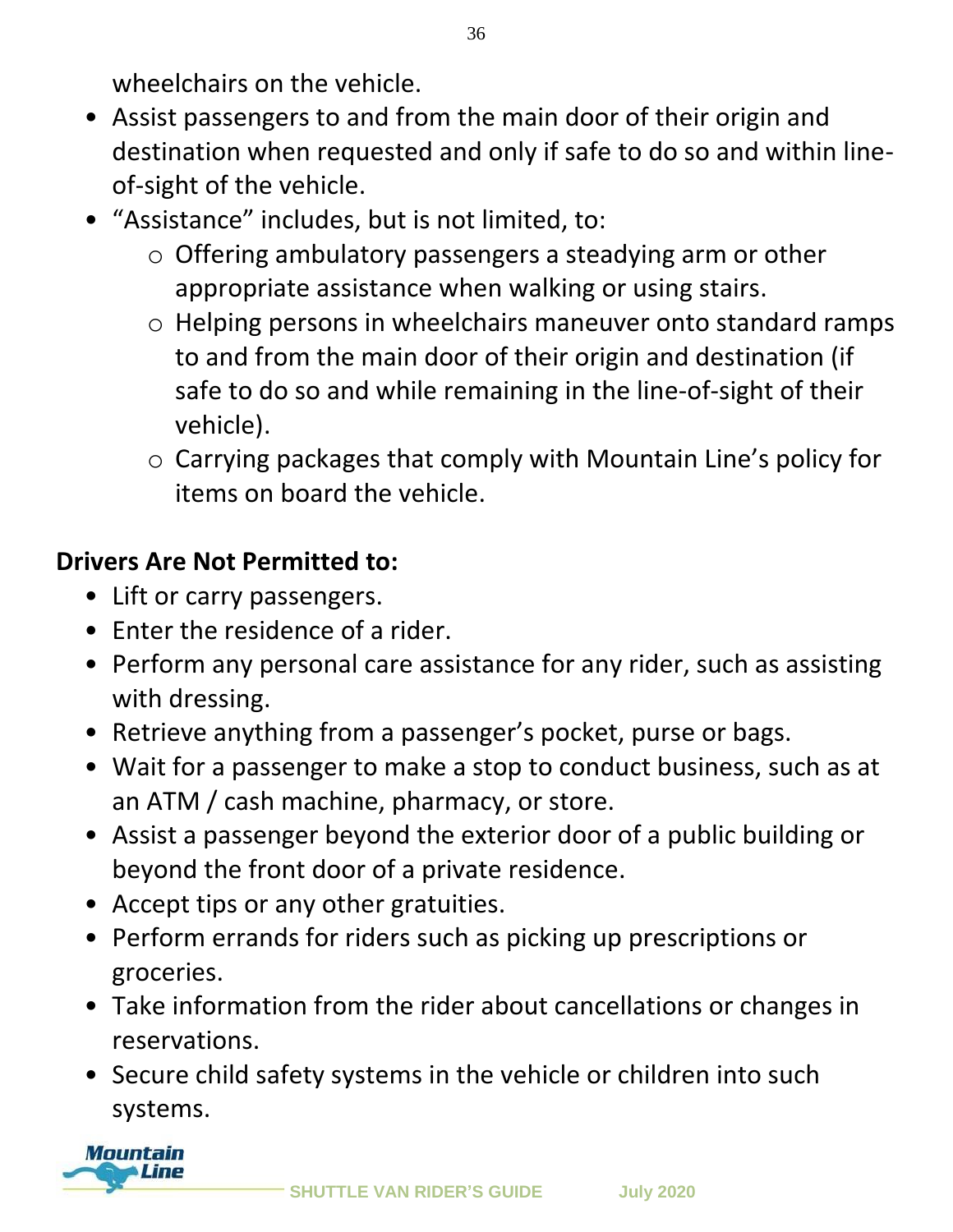### Appendix E: Code of Conduct

The code of conduct applies to all activities that occur in or on **any Mountain Line vehicle, transfer centers, bus stops, shelters, or other passenger facilities**.

For the comfort and safety of all passengers, the following conduct is expected when using Mountain Line services:

- Cooperate with requests from Mountain Line personnel.
- Be considerate and respect the privacy of others.
- Use headphones for music and keep cell phone conversations short and quiet.
- Wear clothes and shoes.
- Disembark after one round trip.
- Refrain from unnecessary conversation with the driver while the vehicle is in motion.
- Keep baby strollers, shopping carts and other items out of aisles.
- Carry don't wear roller skates, rollerblades and shoes with cleats onto the bus.
- Riders traveling with small children should exit through the front door. Please carry or hold the child's hand while exiting.
- Take all items with you when you leave. Packages left on the bus will be confiscated.

Refrain from behavior that intrudes on the welfare of others including, but not limited to:

- Interfering with the safe operation of any Mountain Line vehicle.
- Endangering, threatening, harassing or intimidating others.
- Roughhousing, screaming, shouting or spitting.
- Profanity or offensive language.

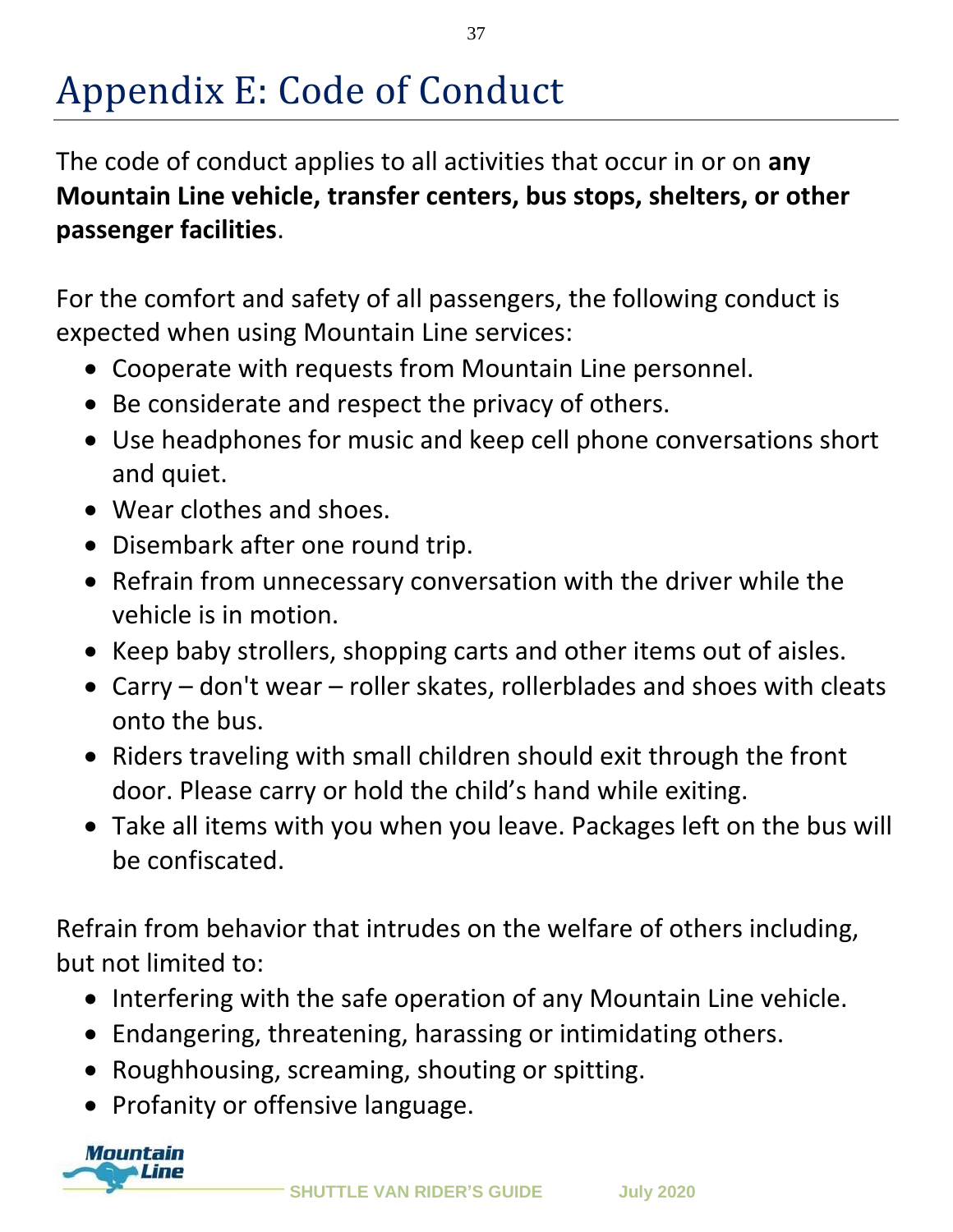- Placing feet on seats or seat backs or lying down on seats.
- Refusing to relinquish posted seating to the elderly or disabled.
- Using tobacco products, including e-cigarettes, in unauthorized areas.
- Eating on the bus.
- Littering.
- Urinating or defecating except in restroom facilities.
- Drinking alcohol, drunk or disorderly conduct, or possession of an open container.
- Loitering without intent to utilize Mountain Line services.
- Indecent exposure.
- Throwing any object at transit property or at any person on transit property.
- Bringing onto transit property odors and substances that unreasonably disturb others or interfere with their use of the transit system, whether such odors or substances are from one's person, clothes, articles, accompanying animal or any other source.

#### **ANYONE WHO FAILS TO COMPLY MAY BE ASKED TO LEAVE THE BUS AND / OR FACILITY AND MAY BE PROSECUTED TO THE FULL EXTENT OF THE LAW.**

**You may appeal any of these rules by requesting appeal information at 543-8386.**

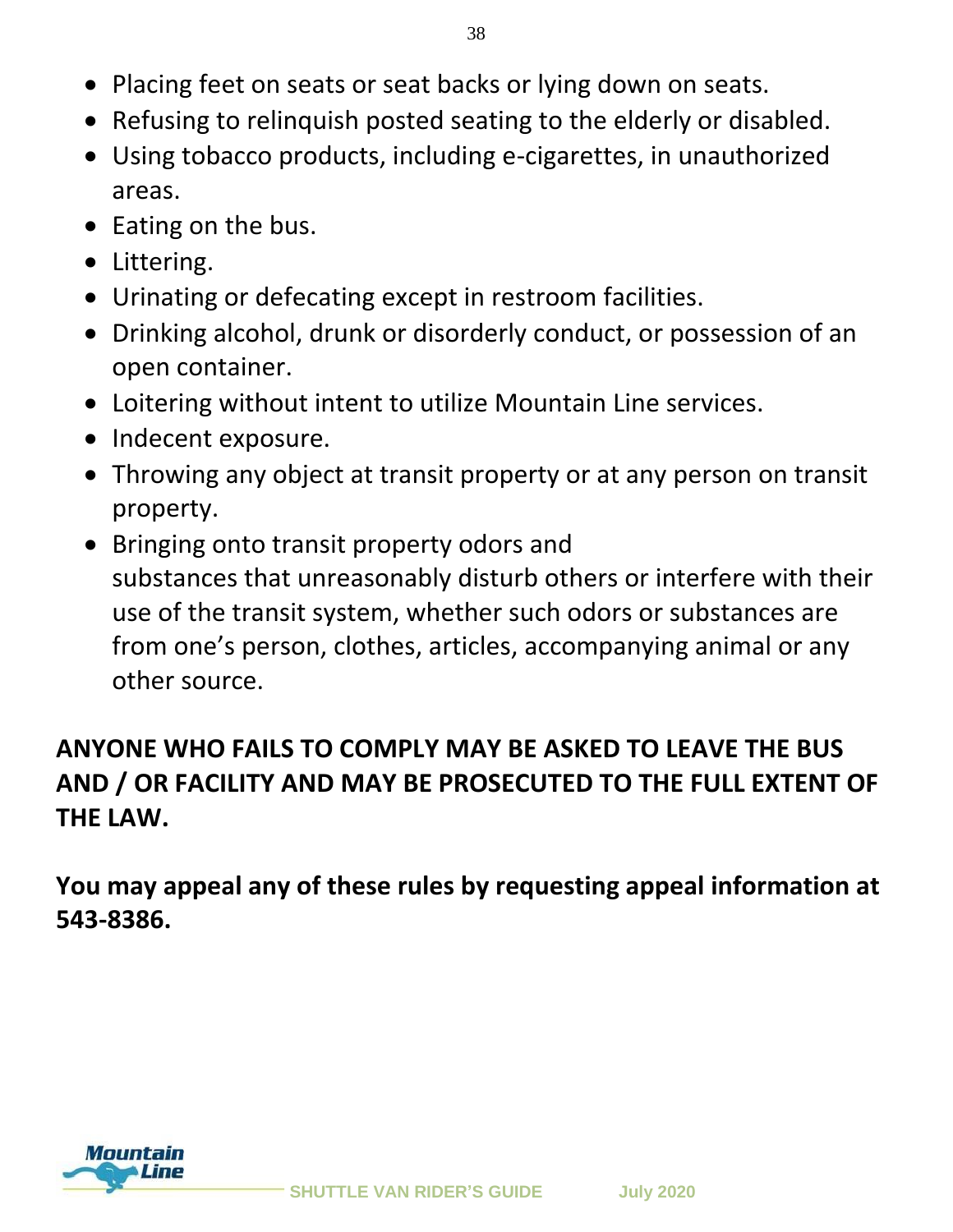### Appendix F: Tips for Riding Shuttle Van

- You may arrive at your destination early and / or be required to wait at your destination. For this reason many riders choose to bring books or some other form or entertainment to pass the time.
- Weather in Missoula can often vary. Remember to take this into consideration before you leave for your trip. Dressing appropriately and comfortably can make a big difference.
- If you suffer from an ailment that requires or may require medication, remember to bring it with you. Those requiring oxygen should ensure your tank is adequately filled before you travel.
- When scheduling your rides it is important to estimate your return time as accurately as possible. Giving yourself some extra time can mean the difference between meeting your driver and missing your trip.
- If you can, it is recommended you do not schedule your rides to arrive at or leave a location at the exact time when that location is scheduled to open or close. This is because you may be picked up or dropped off up to an hour before or after your requested appointment time. If the location is not open, you may be forced to wait outside.
- If your rides take you to more than one location before returning home, remember to give yourself enough time at each location to complete your tasks. You should also consider giving yourself some extra time as your ride times may change and this could affect the amount of time you have at any given location.
- If you have an issue with your ride, please be sure to bring it to the attention of a Mountain Line Supervisor or your driver. We are constantly trying to improve the system and your feedback is greatly appreciated.

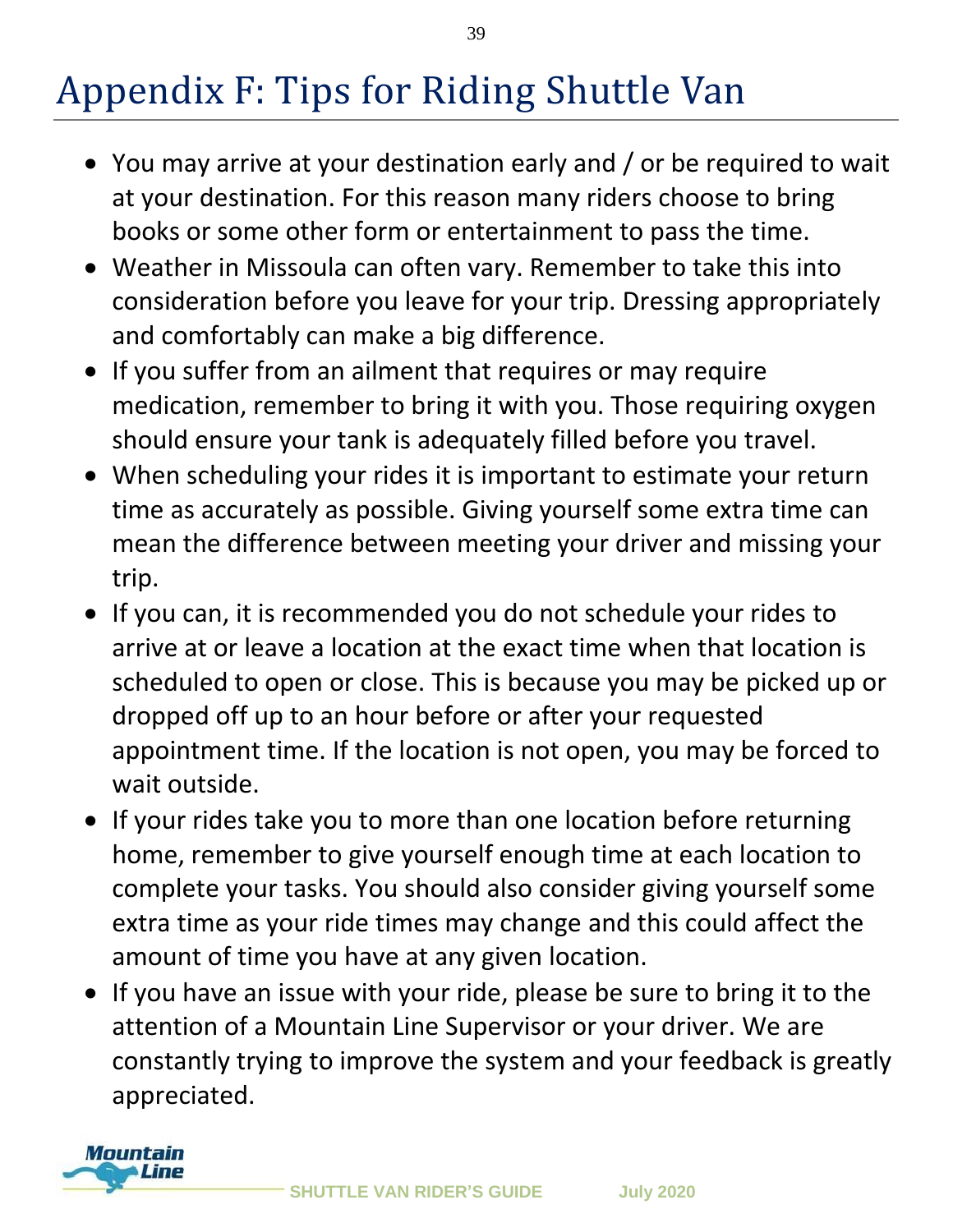Thank you for riding Mountain Line's Shuttle Van. Welcome aboard!